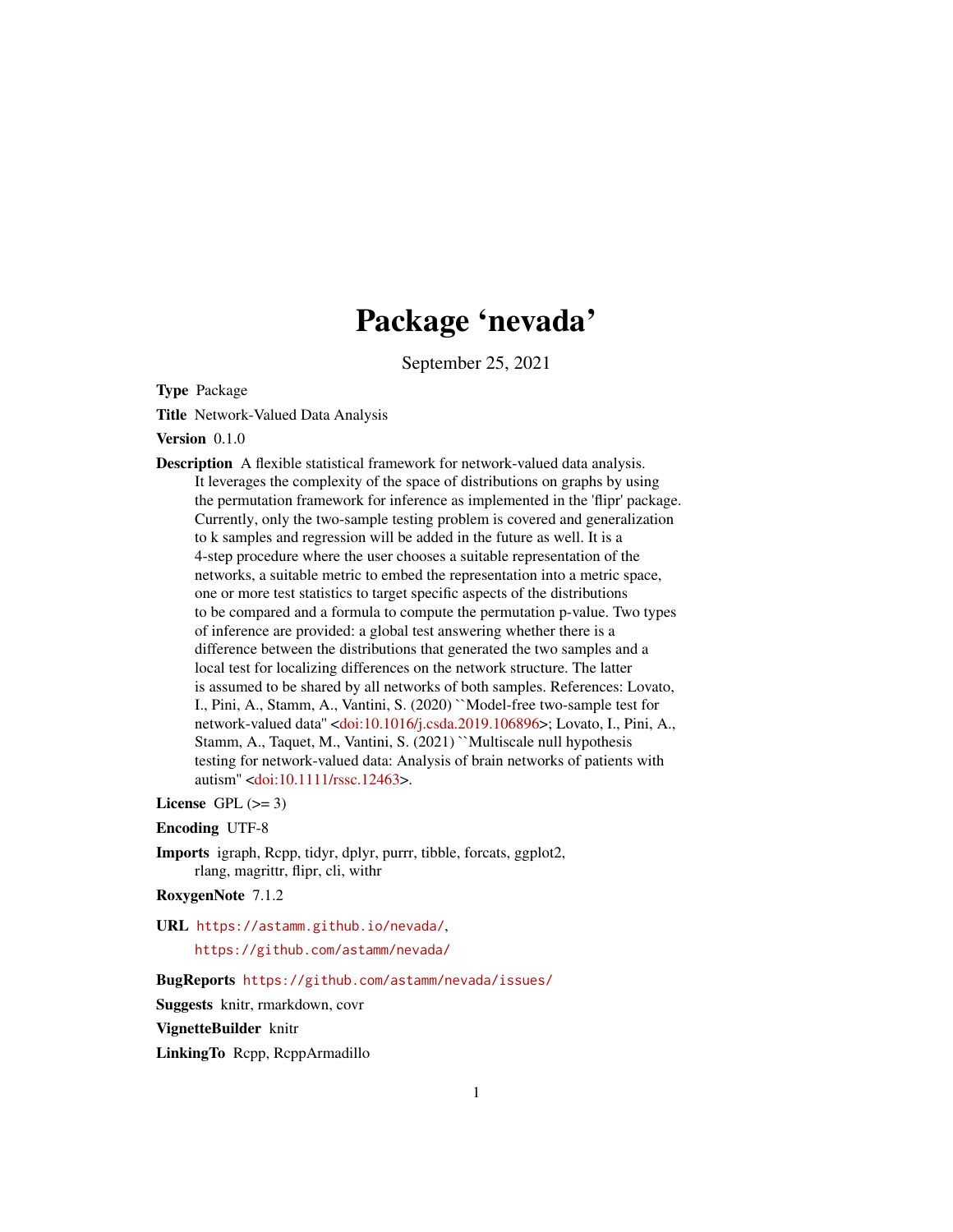<span id="page-1-0"></span>2 as  $\alpha$  as  $\alpha$  as  $\alpha$  as  $\alpha$  as  $\alpha$  as  $\alpha$  as  $\alpha$  as  $\alpha$  as  $\alpha$  as  $\alpha$  as  $\alpha$  as  $\alpha$  as  $\alpha$  as  $\alpha$  as  $\alpha$  as  $\alpha$  as  $\alpha$  as  $\alpha$  as  $\alpha$  as  $\alpha$  as  $\alpha$  as  $\alpha$  as  $\alpha$  as  $\alpha$  as  $\alpha$  as  $\alpha$  as  $\alpha$  as

#### NeedsCompilation yes

Author Ilenia Lovato [aut], Alessia Pini [aut], Aymeric Stamm [aut, cre] (<<https://orcid.org/0000-0002-8725-3654>>), Simone Vantini [aut]

Maintainer Aymeric Stamm <aymeric.stamm@math.cnrs.fr>

Repository CRAN

Date/Publication 2021-09-25 06:40:02 UTC

# R topics documented:

|       | $\overline{2}$ |
|-------|----------------|
|       | -3             |
|       | $\overline{4}$ |
|       | -5             |
|       | -6             |
|       | $\overline{7}$ |
|       | 7              |
|       | -8             |
|       |                |
|       |                |
|       |                |
|       |                |
|       |                |
|       |                |
|       |                |
|       |                |
|       |                |
|       |                |
|       |                |
|       |                |
|       |                |
| Index | 24             |

as\_nvd *Coercion to Network-Valued Data Object*

#### Description

This function flags a list of [igraph](#page-0-0) objects as an [nvd](#page-8-1) object as defined in this package.

#### Usage

as\_nvd(obj)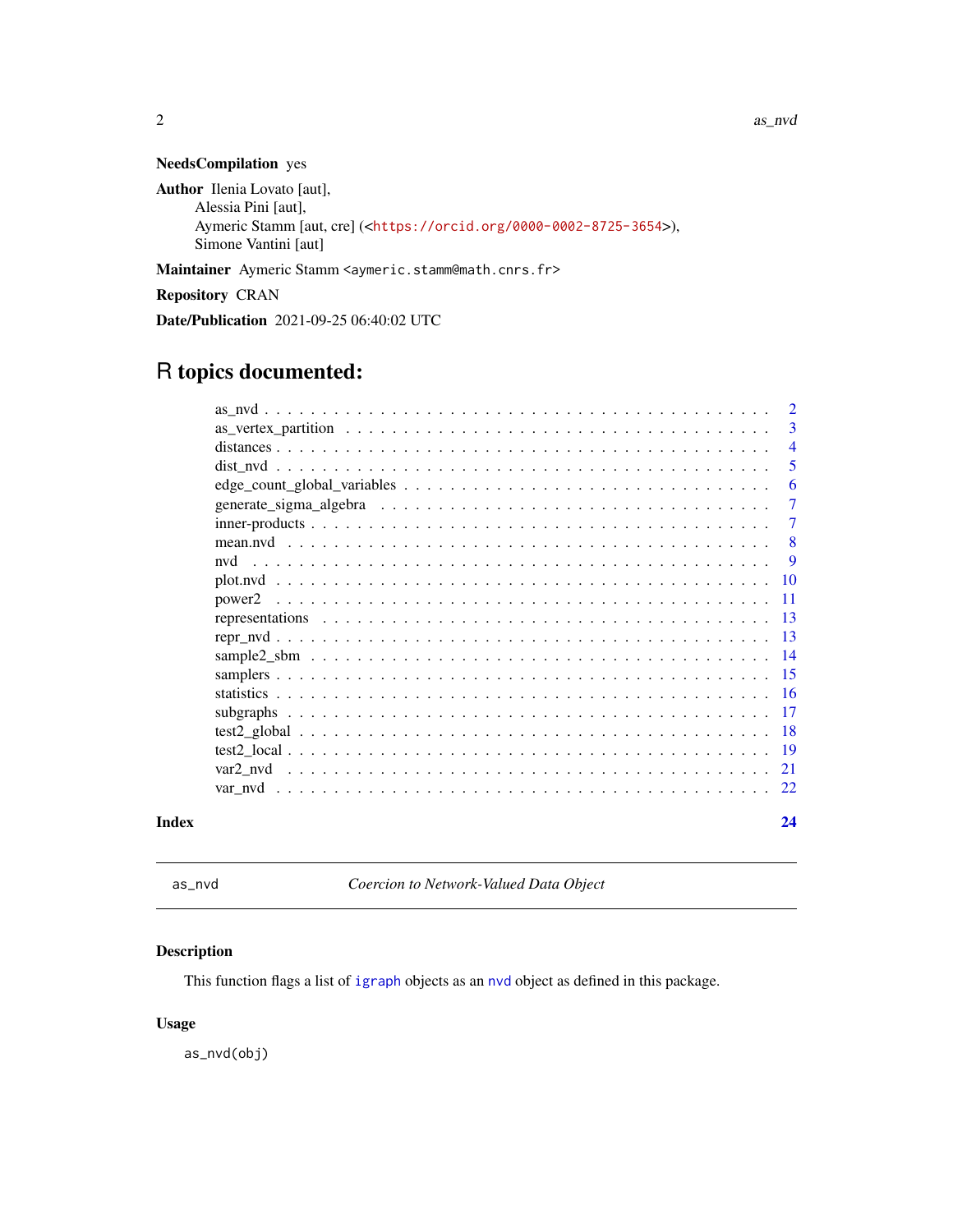#### <span id="page-2-0"></span>as\_vertex\_partition 3

#### Arguments

obj A list of [igraph](#page-0-0) objects.

#### Value

An [nvd](#page-8-1) object.

#### Examples

as\_nvd(nvd("smallworld", 10))

as\_vertex\_partition *Coercion to Vertex Partition*

#### Description

This function converts a vector of memberships into a proper vertex partition object.

#### Usage

```
as_vertex_partition(x)
```
#### Arguments

x A list grouping the vertices by partition element or an integer or character vector of vertex memberships.

#### Value

A vertex\_partition object storing the corresponding vertex partition.

#### Examples

```
m1 <- c("P1", "P3", "P4", "P1", "P2", "P2", "P3", "P1", "P4", "P3")
V1 <- as_vertex_partition(m1)
m2 \le - as.integer(c(1, 3, 4, 1, 2, 2, 3, 1, 4, 3))
V2 <- as_vertex_partition(m2)
```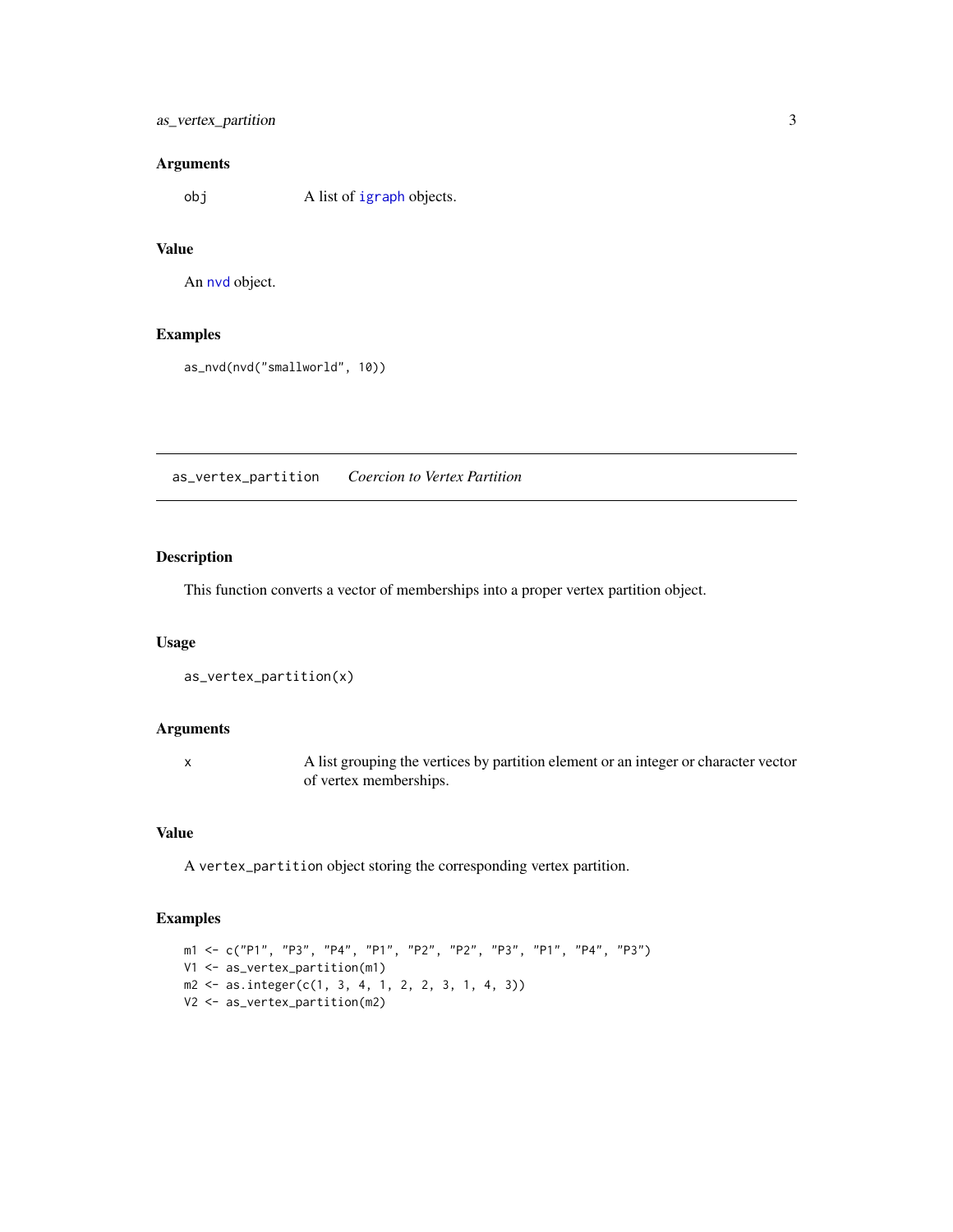<span id="page-3-0"></span>

This is a collection of functions computing the distance between two networks.

#### Usage

```
dist_hamming(x, y, representation = "laplacian")
dist_frobenius(x, y, representation = "laplacian")
dist\_spectral(x, y, representation = "laplacian")dist_root_euclidean(x, y, representation = "laplacian")
```
#### Arguments

| X | An igraph object or a matrix representing an underlying network.                                                                                              |
|---|---------------------------------------------------------------------------------------------------------------------------------------------------------------|
| У | An igraph object or a matrix representing an underlying network. Should have<br>the same number of vertices as x.                                             |
|   | representation A string specifying the desired type of representation, among: "adjacency",<br>"laplacian", "modularity" or "graphon". Default is "laplacian". |

#### Details

Let  $X$  be the matrix representation of network  $x$  and  $Y$  be the matrix representation of network  $y$ . The Hamming distance between  $x$  and  $y$  is given by

$$
\frac{1}{N(N-1)}\sum_{i,j}|X_{ij}-Y_{ij}|,
$$

where N is the number of vertices in networks x and y. The Frobenius distance between x and y is given by

$$
\sqrt{\sum_{i,j} (X_{ij} - Y_{ij})^2}.
$$

The spectral distance between  $x$  and  $y$  is given by

$$
\sqrt{\sum_i (a_i - b_i)^2},
$$

where  $a$  and  $b$  of the eigenvalues of  $X$  and  $Y$ , respectively. This distance gives rise to classes of equivalence. Consider the spectral decomposition of  $X$  and  $Y$ :

$$
X = VAV^{-1}
$$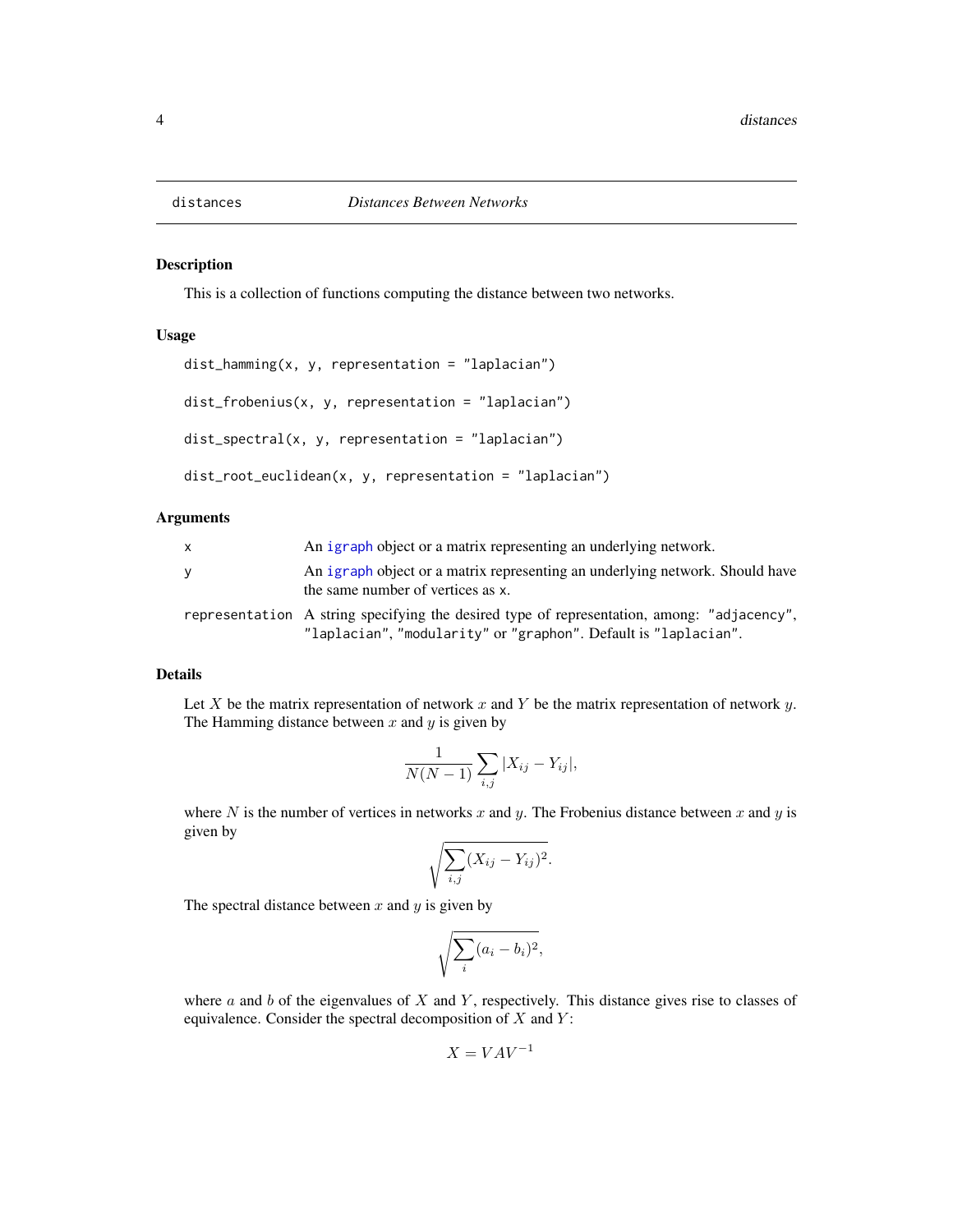<span id="page-4-0"></span>dist\_nvd 5

and

$$
Y = UBU^{-1},
$$

where  $V$  and  $U$  are the matrices whose columns are the eigenvectors of  $X$  and  $Y$ , respectively and A and  $B$  are the diagonal matrices with elements the eigenvalues of  $X$  and  $Y$ , respectively. The root-Euclidean distance between  $x$  and  $y$  is given by

$$
\sqrt{\sum_{i} (V\sqrt{A}V^{-1} - U\sqrt{B}U^{-1})^2}.
$$

Root-Euclidean distance can used only with the laplacian matrix representation.

#### Value

A scalar measuring the distance between the two input networks.

#### Examples

```
g1 <- igraph::sample_gnp(20, 0.1)
g2 <- igraph::sample_gnp(20, 0.2)
dist_hamming(g1, g2, "adjacency")
dist_frobenius(g1, g2, "adjacency")
dist_spectral(g1, g2, "laplacian")
dist_root_euclidean(g1, g2, "laplacian")
```
dist\_nvd *Pairwise Distance Matrix Between Two Samples of Networks*

#### Description

This function computes the matrix of pairwise distances between all the elements of the two samples put together. The cardinality of the fist sample is denoted by  $n1$  and that of the second one is denoted by  $n2$ .

#### Usage

```
dist\_nvd(x, y = NULL, representation = "adjacency", distance = "frobenius")
```

| X        | A list of igraph objects or matrix representations of underlying networks from<br>a given first population.                                                               |
|----------|---------------------------------------------------------------------------------------------------------------------------------------------------------------------------|
| У        | A list of igraph objects or matrix representations of underlying networks from<br>a given second population.                                                              |
|          | representation A string specifying the desired type of representation, among: "adjacency",<br>"laplacian", "modularity" or "graphon". Default is "laplacian".             |
| distance | A string specifying the chosen distance for calculating the test statistic, among:<br>"hamming", "frobenius", "spectral" and "root-euclidean". Default is<br>"frobenius". |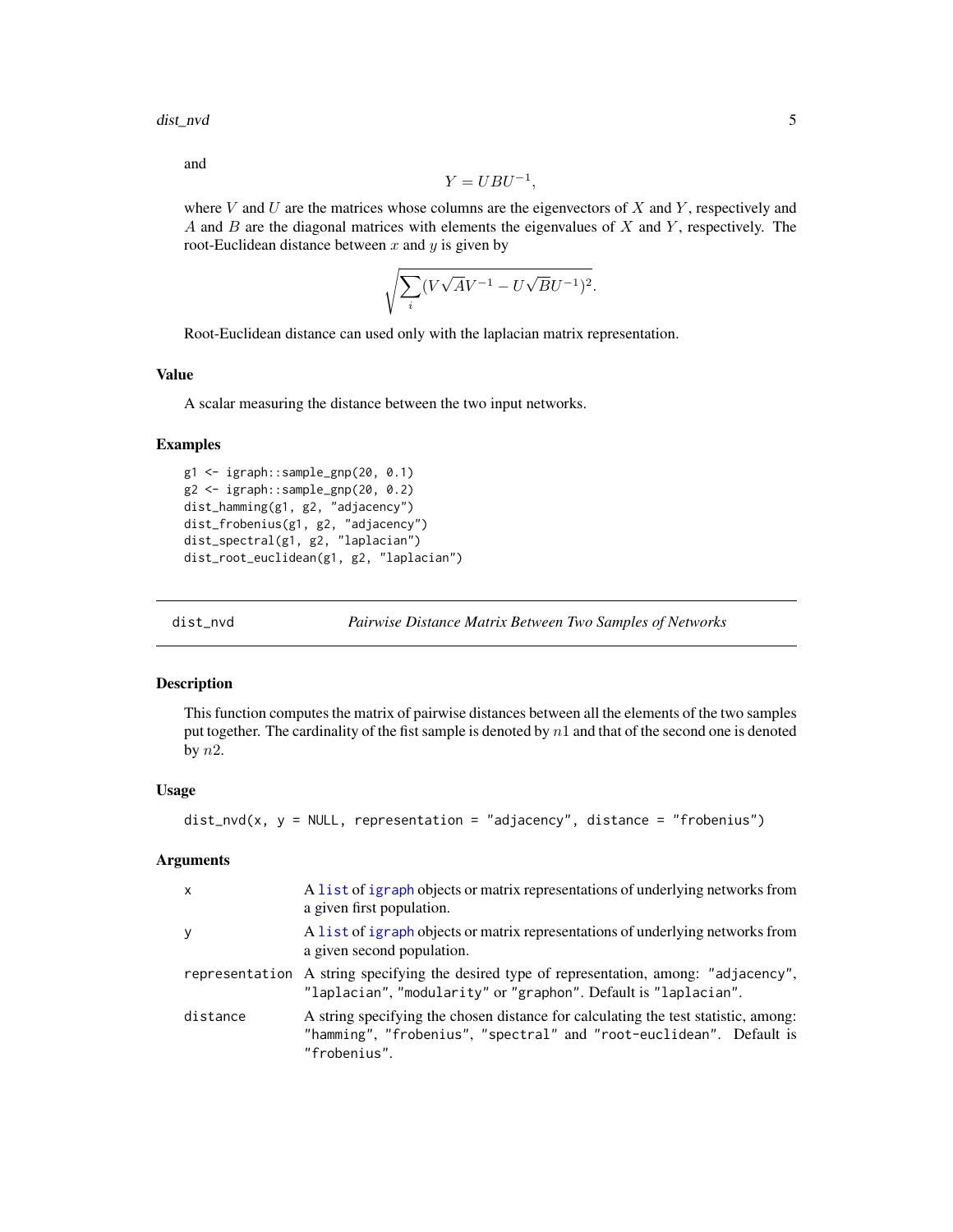<span id="page-5-0"></span>A matrix of dimension  $(n1 + n2) \times (n1 + n2)$  containing the distances between all the elements of the two samples put together.

#### Examples

```
x <- nvd("smallworld", 10)
y <- nvd("pa", 10)
dist_nvd(x, y, "adjacency", "spectral")
```
<span id="page-5-1"></span>edge\_count\_global\_variables

*Transform distance matrix in edge properties of minimal spanning tree*

#### Description

Transform distance matrix in edge properties of minimal spanning tree

#### Usage

```
edge_count_global_variables(d, n1, k = 1L)
```
#### Arguments

| d. | A matrix of dimension $(n1 + n2)x(n1 + n2)$ containing the distances between<br>all the elements of the two samples put together. |
|----|-----------------------------------------------------------------------------------------------------------------------------------|
| n1 | An integer giving the size of the first sample.                                                                                   |
| k  | An integer specifying the density of the minimal spanning tree to generate.                                                       |

#### Value

A list of edge properties of the minimal spanning tree.

#### Examples

```
n1 < -30Ln2 <- 10L
x <- nvd("smallworld", n1)
y <- nvd("pa", n2)
d \leq dist_nvd(x, y, representation = "laplacian", distance = "frobenius")
e <- edge_count_global_variables(d, n1, k = 5L)
```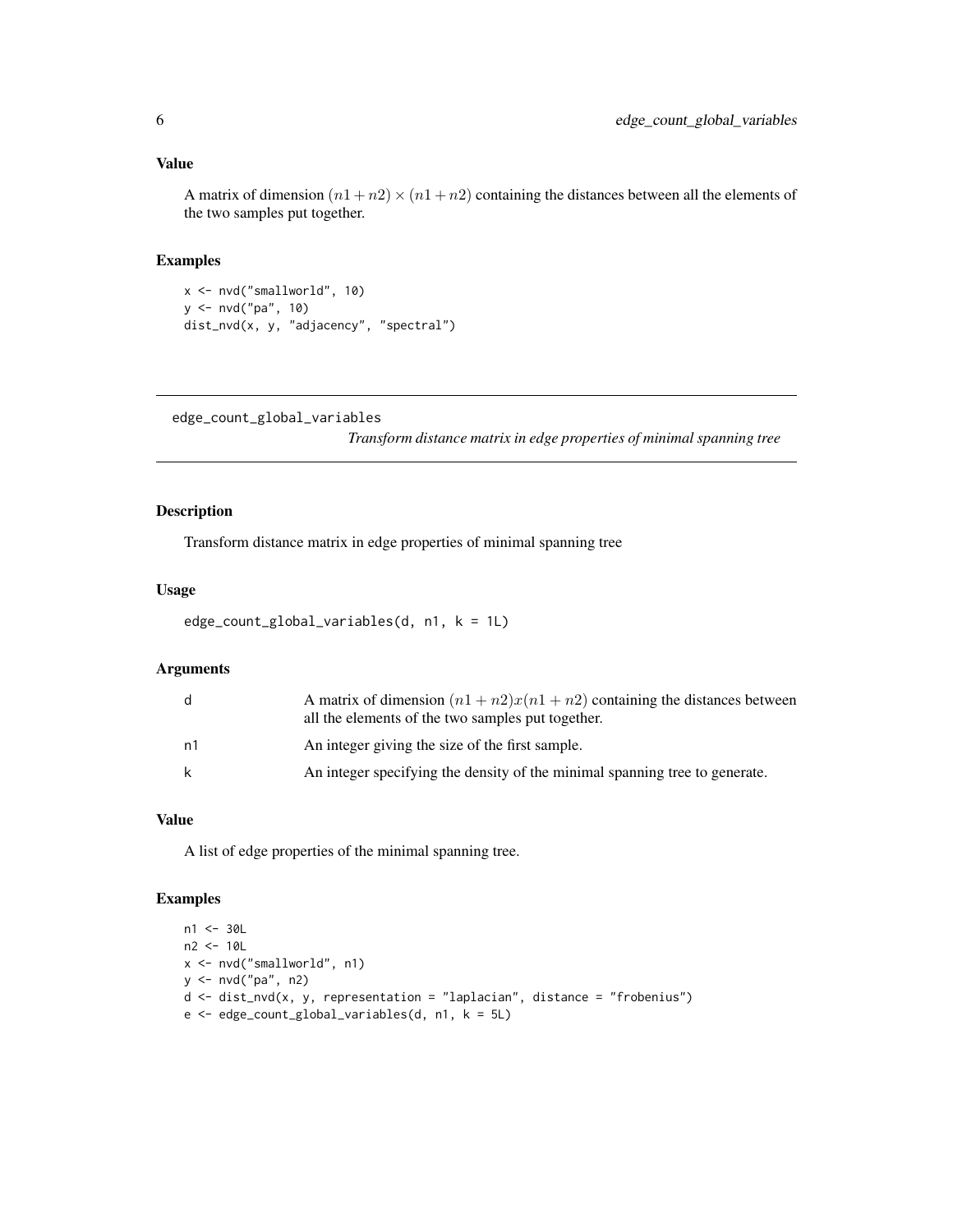<span id="page-6-0"></span>generate\_sigma\_algebra

*Sigma-Algebra generated by a Partition*

#### Description

Sigma-Algebra generated by a Partition

#### Usage

```
generate_sigma_algebra(x)
```
#### Arguments

x Input partition stored as a vertex\_partition object.

#### Value

Sigma-algebra

#### Examples

```
g <- igraph::make_ring(7)
m <- as.integer(c(1, 2, 1, 3, 4, 4, 3))
p <- as_vertex_partition(m)
sa <- generate_sigma_algebra(p)
all_full <- purrr::modify_depth(sa, 2, ~ subgraph_full (g, .x))
all_intra <- purrr::modify_depth(sa, 2, ~ subgraph_intra(g, .x))
all_inter <- purrr::modify_depth(sa, 2, ~ subgraph_inter(g, .x))
```
inner-products *Inner-Products Between Networks*

#### Description

This is a collection of functions computing the inner product between two networks.

#### Usage

```
ipro_frobenius(x, y, representation = "laplacian")
```

| $\mathsf{x}$ | An igraph object or a matrix representing an underlying network.                                                                                              |
|--------------|---------------------------------------------------------------------------------------------------------------------------------------------------------------|
| y            | An igraph object or a matrix representing an underlying network. Should have<br>the same number of vertices as x.                                             |
|              | representation A string specifying the desired type of representation, among: "adjacency",<br>"laplacian", "modularity" or "graphon". Default is "laplacian". |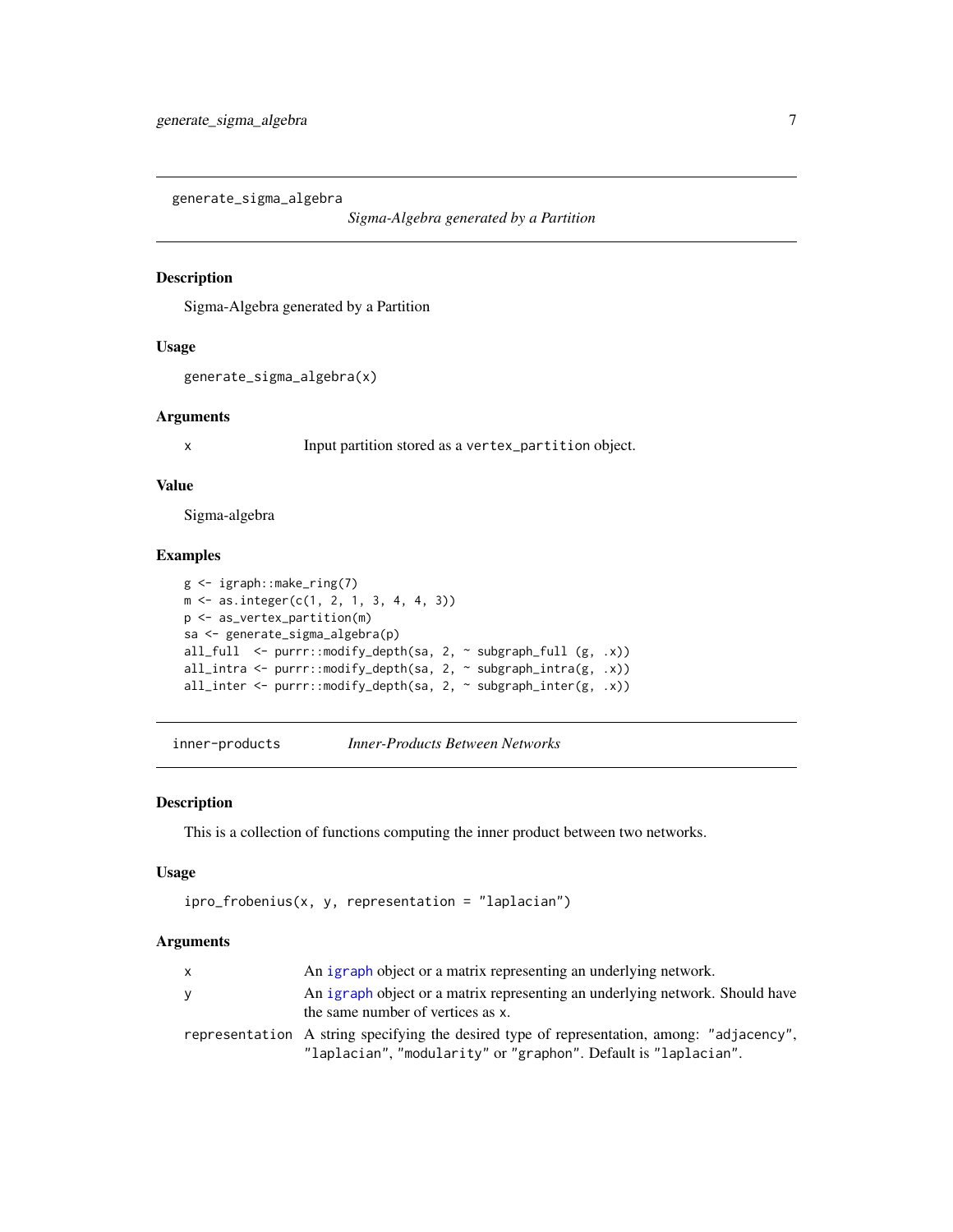#### <span id="page-7-0"></span>Value

A scalar measuring the angle between the two input networks.

### Examples

g1 <- igraph::sample\_gnp(20, 0.1) g2 <- igraph::sample\_gnp(20, 0.2) ipro\_frobenius(g1, g2, "adjacency")

mean.nvd *Fréchet Mean of Network-Valued Data*

#### Description

This function computes the sample Fréchet mean from an observed sample of network-valued random variables according to a specified matrix representation. It currently only supports the Euclidean geometry i.e. the sample Fréchet mean is obtained as the argmin of the sum of squared Frobenius distances.

#### Usage

```
## S3 method for class 'nvd'
mean(x, weights = rep(1, length(x)), representation = "adjacency", ...)
```
#### Arguments

| X         | An nvd object.                                                                                                                                          |
|-----------|---------------------------------------------------------------------------------------------------------------------------------------------------------|
| weights   | A numeric vector specifying weights for each observation (default: equally<br>weighted).                                                                |
|           | representation A string specifying the graph representation to be used. Choices are adjacency,<br>laplacian, modularity, graphon. Default is adjacency. |
| $\ddotsc$ | Other argument to be parsed to the mean function.                                                                                                       |

#### Value

The mean network in the chosen matrix representation assuming Euclidean geometry for now.

### Examples

 $d \leq -nv d(n = 10L)$ mean(d)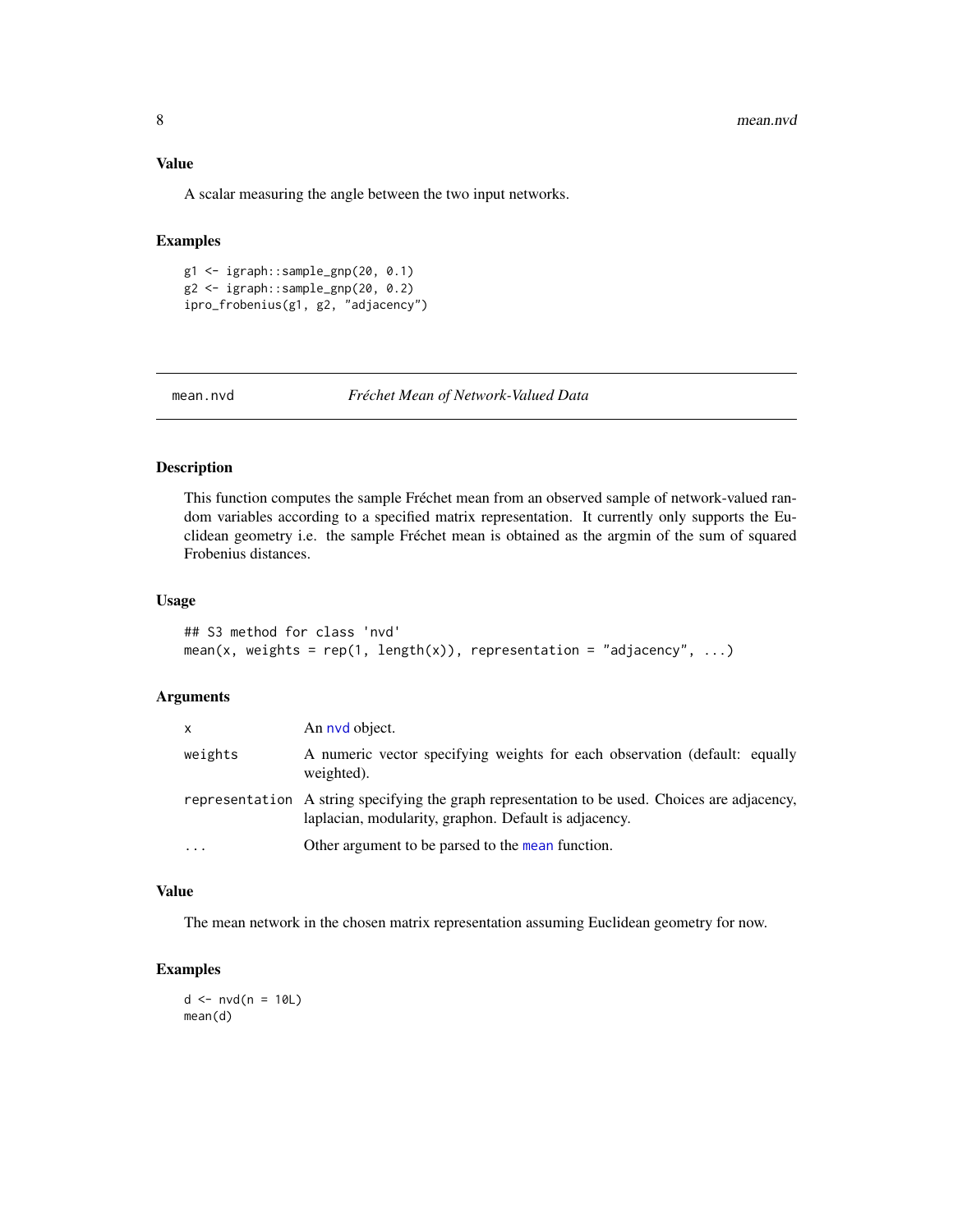This is the constructor for objects of class nvd.

### Usage

```
nvd(
  model = "smallworld",
  n = 0L,pref.matrix = NULL,
  lambda = NULL,
  size = NULL,
  prob = NULL
\mathcal{L}
```
### Arguments

| model       | A string specifying the model to be used for sampling networks (current choices<br>are: "sbm", "k_regular", "gnp", "smallworld", "pa", "poisson" and "binomial").<br>Default is "smallworld". |
|-------------|-----------------------------------------------------------------------------------------------------------------------------------------------------------------------------------------------|
| n           | An integer specifying the sample size (default: 0L).                                                                                                                                          |
| pref.matrix | A matrix giving the Bernoulli rates for the SBM generator (see sample_sbm for<br>details). Default is NULL. It is required for model $==$ "sbm".                                              |
| lambda      | A numeric value specifying the mean value for the Poisson generator. Default is<br>NULL. It is required for model $==$ "poisson".                                                             |
| size        | An integer value specifying the number of trials for the binomial distribution.<br>Default is NULL. It is required for model $==$ "binomial".                                                 |
| prob        | A numeric value specifying the probability of success of each trial for the bino-<br>mial distribution. Default is NULL. It is required for model $==$ "binomial".                            |

#### Value

A nvd object which is a list of [igraph](#page-0-0) objects.

# Examples

 $nvd(n = 10L)$ 

<span id="page-8-1"></span><span id="page-8-0"></span>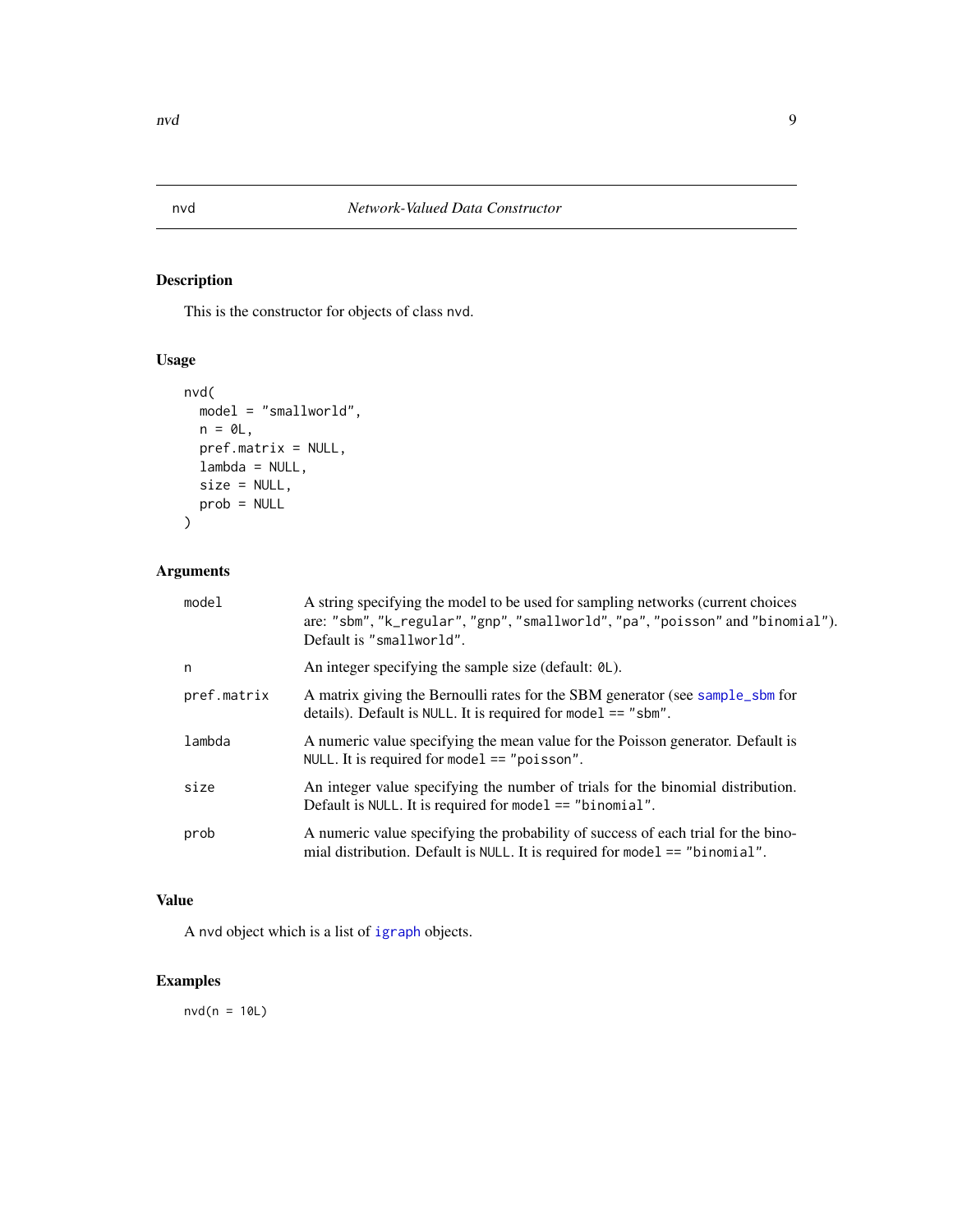<span id="page-9-0"></span>

This function generates 2-dimensional plots of samples of networks via multi-dimensional scaling using all representations and distances included in the package.

#### Usage

## S3 method for class 'nvd' plot(x, y, ...)

#### Arguments

|   | A nyd object.                                      |
|---|----------------------------------------------------|
|   | A nyd object.                                      |
| . | Extra arguments to be passed to the plot function. |

#### Value

Invisibly returns a [ggplot](#page-0-0) object. In particular, the data set computed to generate the plot can be retrieved via \$data. This is a [tibble](#page-0-0) containing the following variables:

- V1: the x-coordinate of each observation in the plane,
- V2: the y-coordinate of each observation in the plane,
- Label: the sample membership of each observation,
- Representation: the type of matrix representation used to manipulate each observation,
- Distance: the distance used to measure how far each observation is from the others.

#### Examples

```
x <- nvd("smallworld", 10)
y <- nvd("pa", 10)
plot(x, y)
```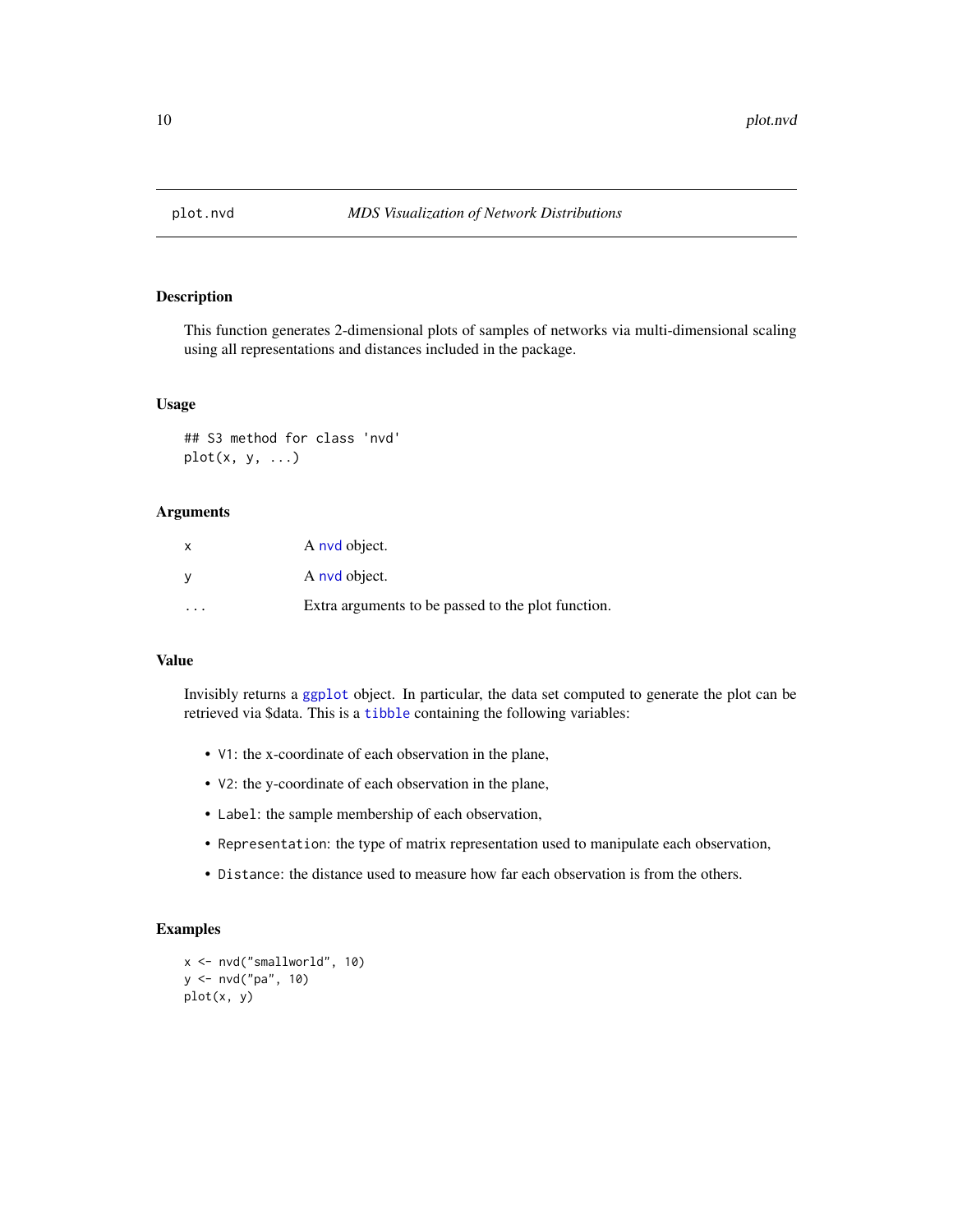<span id="page-10-0"></span>

This function provides a Monte-Carlo estimate of the power of the permutation tests proposed in this package.

#### Usage

```
power2(
  model1 = "gnp",model2 = "k_regular",
 n1 = 20L,
 n2 = 20L,
  size1 = NULL,
  prob1 = NULL,
  size2 = NULL,
 prob2 = NULL,
  lambda1 = NULL,lambda2 = NULL,pref.matrix1 = NULL,
 pref.matrix2 = NULL,
  representation = "adjacency",
  distance = "frobenius",
  stats = c("flipr:t_ip", "flipr:f_ip"),
 B = 1000L,alpha = 0.05,
  test = "exact",
 k = 5L,
 R = 1000L,seed = NULL
\mathcal{L}
```

| model1 | A string specifying the model to be used for sample 1 among "sbm", "k_regular",<br>"gnp", "smallworld", "pa", "poisson" and "binomial". Default is "gnp".       |
|--------|-----------------------------------------------------------------------------------------------------------------------------------------------------------------|
| model2 | A string specifying the model to be used for sample 2 among "sbm", "k_regular",<br>"gnp", "smallworld", "pa", "poisson" and "binomial". Default is "k_regular". |
| n1     | The size of sample 1 (default: 20L).                                                                                                                            |
| n2     | The size of sample 2 (default: 20L).                                                                                                                            |
| size1  | The number of trials for the binomial distribution of sample 1 (default: NULL).<br>Must be specified if model $==$ "binomial".                                  |
| prob1  | The probability of success of each trial for the binomial distribution of sample 1<br>(default: NULL). Must be specified if model == "binomial".                |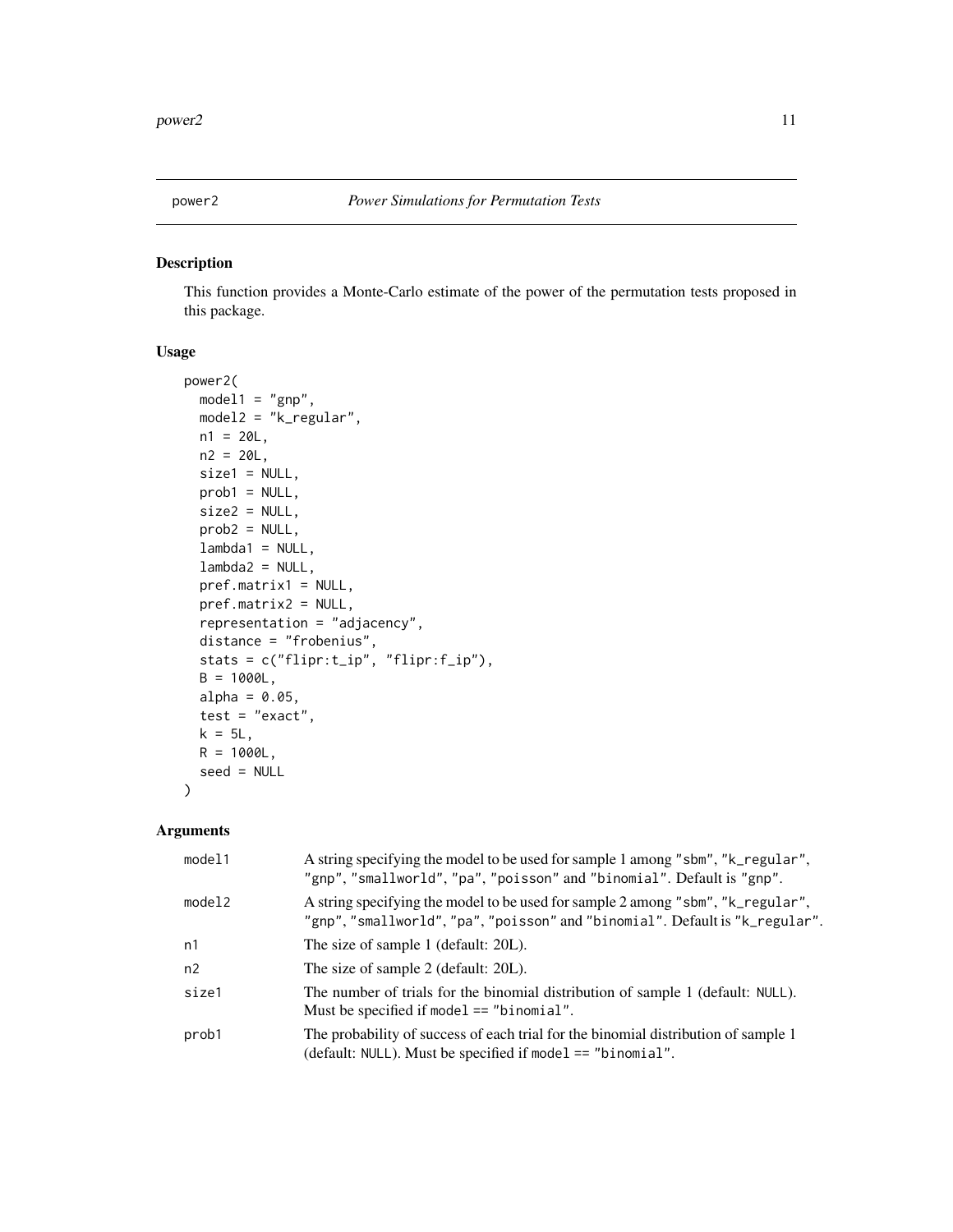| size2        | The number of trials for the binomial distribution of sample 2 (default: NULL).<br>Must be specified if model $==$ "binomial".                                                                                                                                                                                                                                                                                                |
|--------------|-------------------------------------------------------------------------------------------------------------------------------------------------------------------------------------------------------------------------------------------------------------------------------------------------------------------------------------------------------------------------------------------------------------------------------|
| prob2        | The probability of success of each trial for the binomial distribution of sample 2<br>(default: NULL). Must be specified if model == "binomial".                                                                                                                                                                                                                                                                              |
| lambda1      | The mean of the Poisson distribution of sample 1 (default: NULL). Must be spec-<br>ified if model $==$ "poisson".                                                                                                                                                                                                                                                                                                             |
| lambda2      | The mean of the Poisson distribution of sample 2 (default: NULL). Must be spec-<br>ified if model $==$ "poisson".                                                                                                                                                                                                                                                                                                             |
| pref.matrix1 | A matrix giving the Bernoulli rates for the SBM generator of sample 1 (default:<br>NULL). Must be specified if model $==$ "sbm".                                                                                                                                                                                                                                                                                              |
| pref.matrix2 | A matrix giving the Bernoulli rates for the SBM generator of sample 2 (default:<br>NULL). Must be specified if model $==$ "sbm".                                                                                                                                                                                                                                                                                              |
|              | representation A string specifying the desired type of representation, among: "adjacency",<br>"laplacian" and "modularity". Defaults to "adjacency".                                                                                                                                                                                                                                                                          |
| distance     | A string specifying the chosen distance for calculating the test statistic, among:<br>"hamming", "frobenius", "spectral" and "root-euclidean". Defaults to<br>"frobenius".                                                                                                                                                                                                                                                    |
| stats        | A character vector specifying the chosen test statistic(s), among: "original_edge_count",<br>"generalized_edge_count", "weighted_edge_count", "student_euclidean",<br>"welch_euclidean" or any statistics based on inter-point distances available in<br>the flipr package: "flipr: student_ip", "flipr: fisher_ip", "flipr: bg_ip",<br>"flipr:energy_ip","flipr:cq_ip". Defaults to c("flipr:student_ip","flipr:fisher_ip"). |
| B            | The number of permutation or the tolerance. If this number is lower than 1, it<br>is intended as a tolerance. Otherwise, it is intended as the number of required<br>permutations. Defaults to 1000L.                                                                                                                                                                                                                         |
| alpha        | Significance level for hypothesis testing (default: 0.05).                                                                                                                                                                                                                                                                                                                                                                    |
| test         | A character string specifying the formula to be used to compute the permutation<br>p-value. Choices are "estimate", "upper_bound" and "exact". Defaults to<br>"exact" which provides exact tests.                                                                                                                                                                                                                             |
| k            | An integer specifying the density of the minimum spanning tree used for the<br>edge count statistics. Defaults to 5L.                                                                                                                                                                                                                                                                                                         |
| R            | The number of Monte-Carlo runs used to estimate the power (default: 1000L).                                                                                                                                                                                                                                                                                                                                                   |
| seed         | An integer specifying the seed to start randomness from (default: uses clock).                                                                                                                                                                                                                                                                                                                                                |

#### Details

Currently, six scenarios of pairs of populations are implemented. Scenario 0 allows to make sure that all our permutation tests are exact.

#### Value

A numeric value estimating the power of the test.

# Examples

power2( $R = 10$ ,  $B = 100$ , seed = 1234)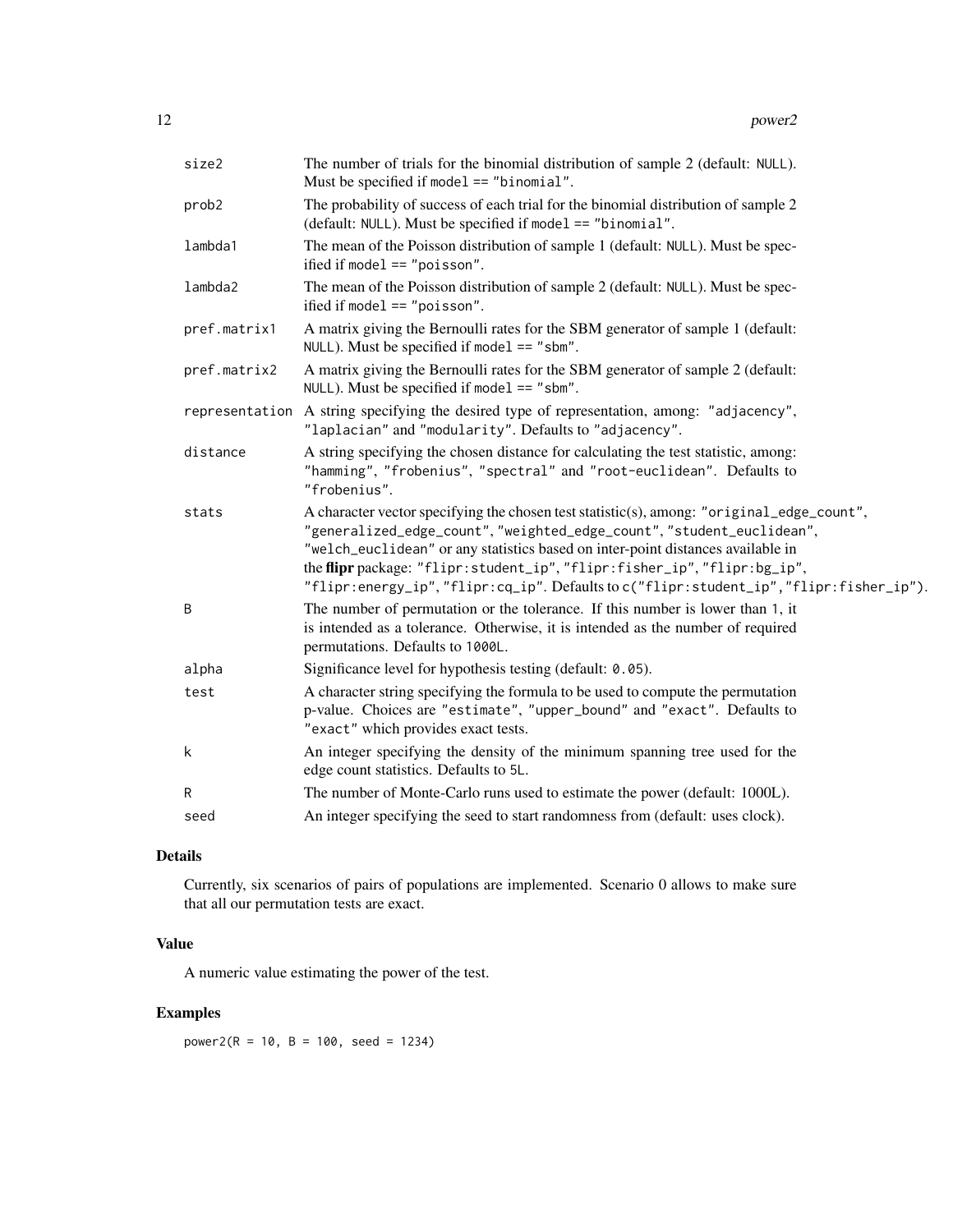<span id="page-12-0"></span>

This is a collection of functions that convert a graph stored as an [igraph](#page-0-0) object into a desired matrix representation among adjacency matrix, graph laplacian, modularity matrix or graphon (edge probability matrix).

#### Usage

```
repr_adjacency(network, validate = TRUE)
repr_laplacian(network, validate = TRUE)
repr_modularity(network, validate = TRUE)
repr_graphon(network, validate = TRUE)
```
#### Arguments

| network  | An igraph object.                                                                                 |
|----------|---------------------------------------------------------------------------------------------------|
| validate | A boolean specifying whether the function should check the class of its input<br>(default: TRUE). |

#### Value

A numeric square matrix giving the desired network representation recorded in the object's class.

#### Examples

```
g <- igraph::sample_smallworld(1, 25, 3, 0.05)
repr_adjacency(g)
repr_laplacian(g)
repr_modularity(g)
repr_graphon(g)
```
repr\_nvd *Network-Valued to Matrix-Valued Data*

#### Description

Network-Valued to Matrix-Valued Data

#### Usage

```
repr_nvd(x, y = NULL, representation = "adjacency")
```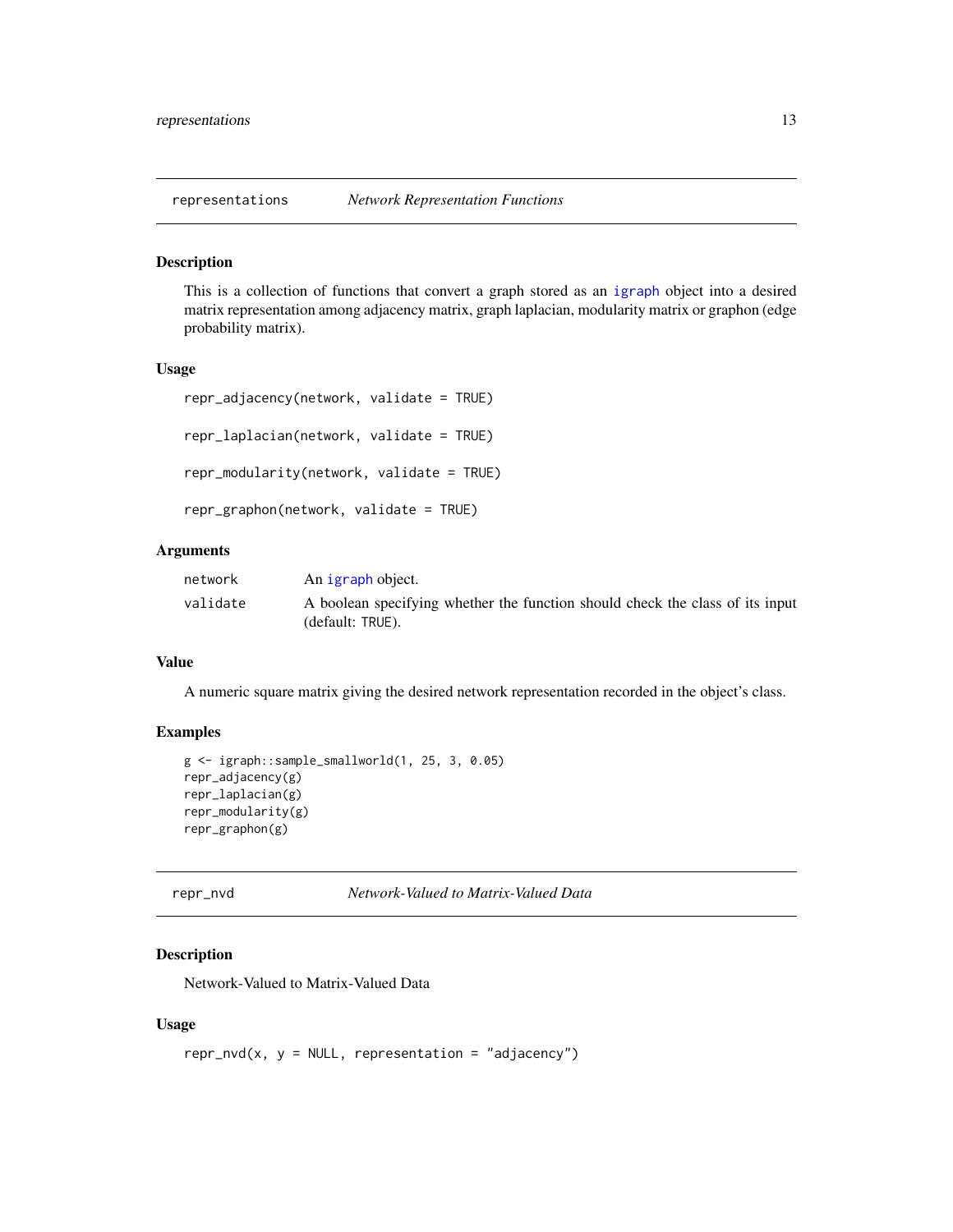#### Arguments

| $\mathsf{x}$ | An nyd object.                                                                                    |
|--------------|---------------------------------------------------------------------------------------------------|
| <b>V</b>     | An nyd object. If NULL (default), it is not taken into account.                                   |
|              | representation A string specifying the requested matrix representation. Choices are: "adjacency", |
|              | "laplacian" or "modularity". Default is "adjacency".                                              |

#### Value

A list of matrices.

#### Examples

 $x \leftarrow \text{nvd("gnp", 10)}$  $xm \leftarrow repr_{nvd}(x)$ 

| sample2_sbm |  |
|-------------|--|
|             |  |

#### sample2\_sbm *Two-Sample Stochastic Block Model Generator*

#### Description

This function generates two samples of networks according to the stochastic block model (SBM). This is essentially a wrapper around [sample\\_sbm](#page-0-0) which allows to sample a single network from the SBM.

#### Usage

sample2\_sbm(n, nv, p1, b1, p2 = p1, b2 = b1, seed = NULL)

| Integer scalar giving the sample size.                                                                                                                                                                                                                                                                                 |
|------------------------------------------------------------------------------------------------------------------------------------------------------------------------------------------------------------------------------------------------------------------------------------------------------------------------|
| Integer scalar giving the number of vertices of the generated networks, common<br>to all networks in both samples.                                                                                                                                                                                                     |
| The matrix giving the Bernoulli rates for the 1st sample. This is a KxK matrix,<br>where K is the number of groups. The probability of creating an edge between<br>vertices from groups i and j is given by element $(i, j)$ . For undirected graphs, this<br>matrix must be symmetric.                                |
| Numeric vector giving the number of vertices in each group for the first sample.<br>The sum of the vector must match the number of vertices.                                                                                                                                                                           |
| The matrix giving the Bernoulli rates for the 2nd sample (default: same as 1st<br>sample). This is a KxK matrix, where K is the number of groups. The probabil-<br>ity of creating an edge between vertices from groups i and j is given by element<br>$(i,j)$ . For undirected graphs, this matrix must be symmetric. |
| Numeric vector giving the number of vertices in each group for the second sam-<br>ple (default: same as 1st sample). The sum of the vector must match the number<br>of vertices.                                                                                                                                       |
| The seed for the random number generator (default: NULL).                                                                                                                                                                                                                                                              |
|                                                                                                                                                                                                                                                                                                                        |

<span id="page-13-0"></span>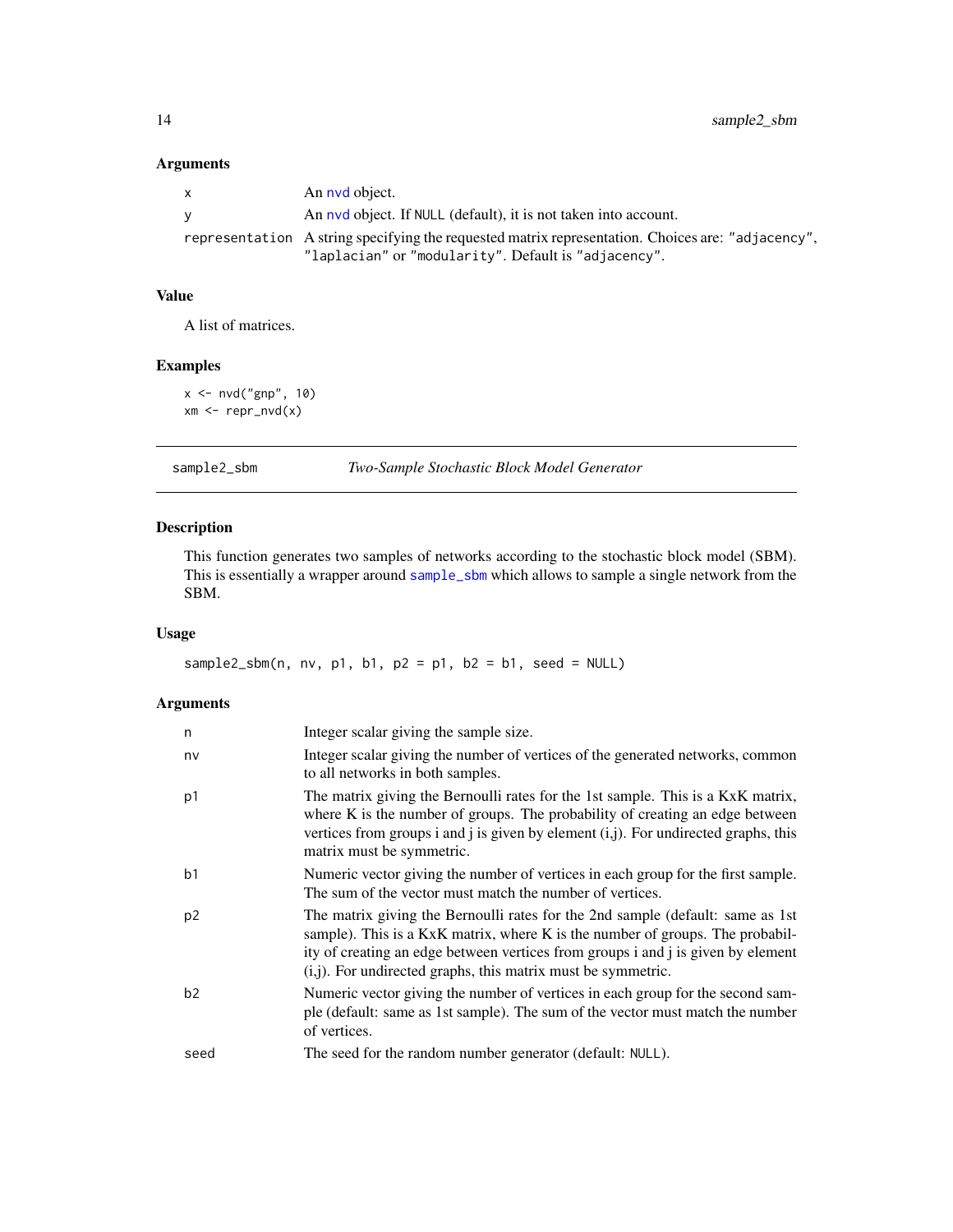#### <span id="page-14-0"></span>samplers and the sample of the state of the state of the state of the state of the state of the state of the state of the state of the state of the state of the state of the state of the state of the state of the state of

#### Value

A length-2 list containing the two samples stored as [nvd](#page-8-1) objects.

#### Examples

```
n < -10p1 \leq - matrix(
  data = c(0.1, 0.4, 0.1, 0.4,0.4, 0.4, 0.1, 0.4,
           0.1, 0.1, 0.4, 0.4,
           0.4, 0.4, 0.4, 0.4),
  nrow = 4,
  ncol = 4,
  byrow = TRUE
\lambdap2 <- matrix(
  data = c(0.1, 0.4, 0.4, 0.4,0.4, 0.4, 0.4, 0.4,
           0.4, 0.4, 0.1, 0.1,
           0.4, 0.4, 0.1, 0.4),
  nrow = 4,
  ncol = 4,
  byrow = TRUE
)
sim <- sample2_sbm(n, 68, p1, c(17, 17, 17, 17), p2, seed = 1234)
```
#### samplers *Graph samplers using edge distributions*

#### Description

A collection of functions to generate random graphs with specified edge distribution.

#### Usage

```
rpois_network(n, num_vertices, lambda = 1)
rexp_network(n, num_vertices, rate = 1)
rbinom_network(n, num_vertices, size = 1, prob = 0.5)
rsbm(n, num_vertices, pref_matrix, block_sizes)
```

| n      | Sample size.                                                  |
|--------|---------------------------------------------------------------|
|        | num_vertices Number of vertices.                              |
| lambda | The mean parameter for the Poisson distribution (default: 1). |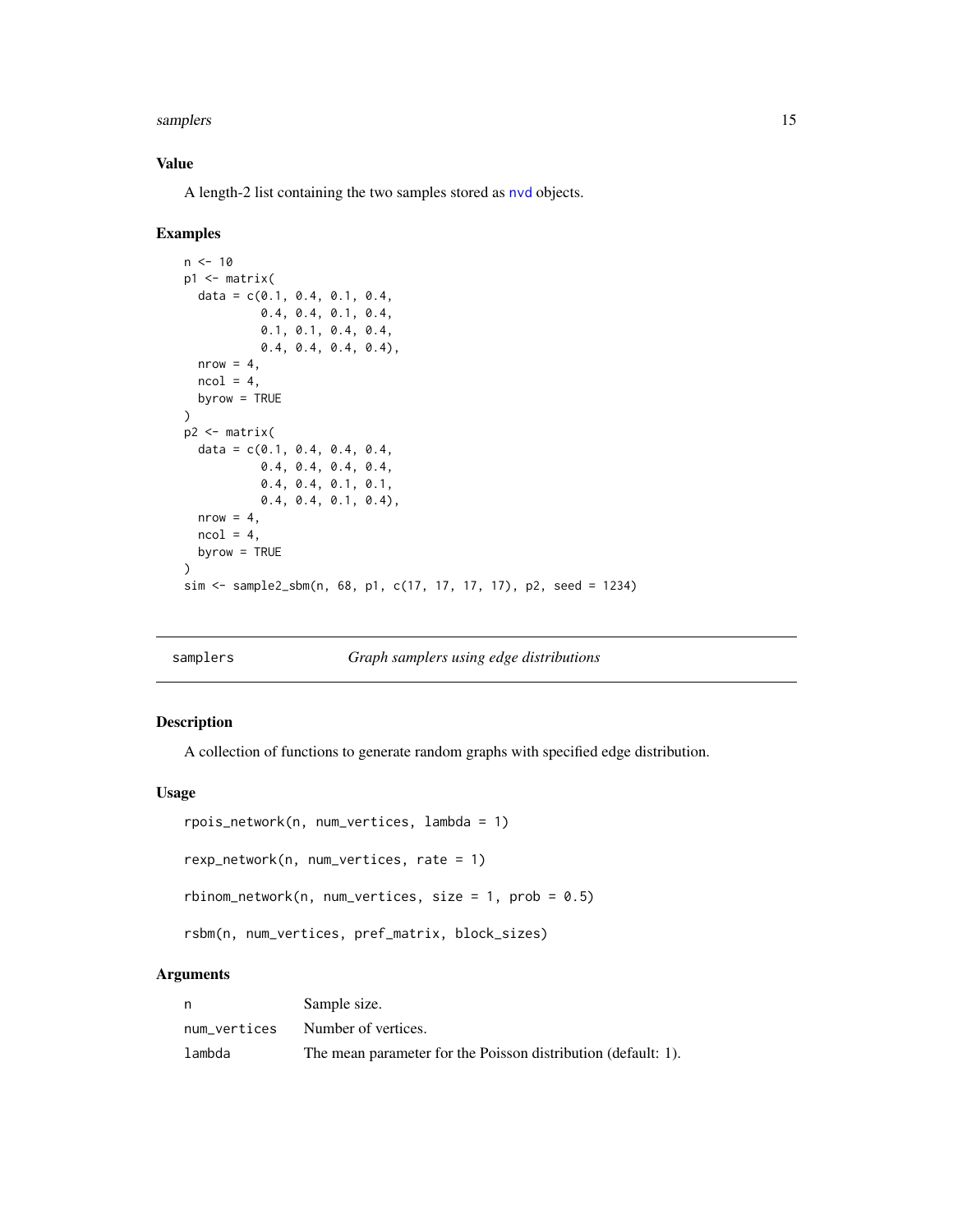<span id="page-15-0"></span>

| rate        | The rate parameter for the exponential distribution (default: 1).                                                                                                                                                                                                                   |
|-------------|-------------------------------------------------------------------------------------------------------------------------------------------------------------------------------------------------------------------------------------------------------------------------------------|
| size        | The number of trials for the binomial distribution (default: 1).                                                                                                                                                                                                                    |
| prob        | The probability of success on each trial for the binomial distribution (default:<br>$(0.5)$ .                                                                                                                                                                                       |
| pref_matrix | The matrix giving the Bernoulli rates. This is a KxK matrix, where K is the<br>number of groups. The probability of creating an edge between vertices from<br>groups i and j is given by element $(i,j)$ . For undirected graphs, this matrix must<br>be symmetric. See sample_sbm. |
| block_sizes | Numeric vector giving the number of vertices in each group. The sum of the<br>vector must match the number of vertices. See sample_sbm.                                                                                                                                             |

#### Value

A object of class [nvd](#page-8-1) containing the sample of graphs.

#### Examples

```
nvd <- rexp_network(10, 68)
```
statistics *Test Statistics for Network Populations*

#### Description

This is a collection of functions that provide statistics for testing equality in distribution between samples of networks.

#### Usage

```
stat_student_euclidean(d, indices, ...)
stat_welch_euclidean(d, indices, ...)
stat_original_edge_count(d, indices, edge_count_prep, ...)
stat_generalized_edge_count(d, indices, edge_count_prep, ...)
stat_weighted_edge_count(d, indices, edge_count_prep, ...)
```
#### Arguments

d Either a matrix of dimension  $(n1 + n2)x(n1 + n2)$  containing the distances between all the elements of the two samples put together (for distance-based statistics) or the concatenation of the lists of matrix representations of networks in samples 1 and 2 for Euclidean t-Statistics.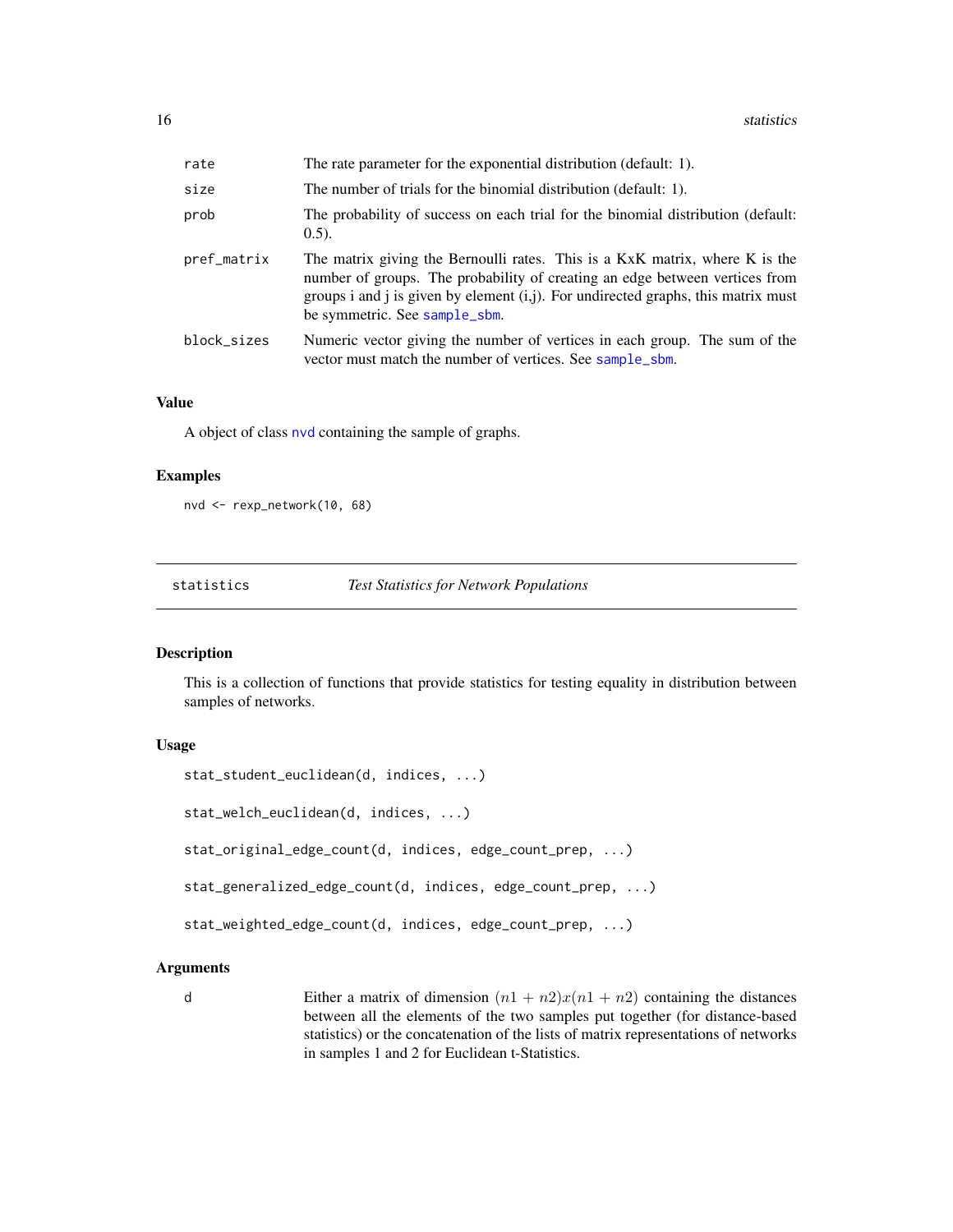#### <span id="page-16-0"></span>subgraphs and the subgraphs of the subgraphs of the subgraphs of the subgraphs of the subgraphs of the subgraphs of the subgraphs of the subgraphs of the subgraphs of the subgraphs of the subgraphs of the subgraphs of the

| indices | A vector of dimension $n_1$ containing the indices of the elements of the first |
|---------|---------------------------------------------------------------------------------|
|         | sample.                                                                         |
|         | Extra perspectors specific to some statistics.                                  |

... **Extra parameters specific to some statistics.** 

edge\_count\_prep

A list of preprocessed data information used by edge count statistics and produced by [edge\\_count\\_global\\_variables](#page-5-1).

#### Details

In details, there are three main categories of statistics:

- *Euclidean t-Statistics*: both Student stat\_student\_euclidean version for equal variances and Welch stat\_welch\_euclidean version for unequal variances,
- *Statistics based on similarity graphs*: 3 types of edge count statistics.

#### Value

A scalar giving the value of the desired test statistic.

#### Examples

```
n1 <- 30L
n2 <- 10L
x <- nvd("smallworld", n1)
y <- nvd("pa", n2)
r < - repr_nvd(x, y, representation = "laplacian")
stat_student_euclidean(r, 1:n1)
stat_welch_euclidean(r, 1:n1)
d \leq - dist_nvd(x, y, representation = "laplacian", distance = "frobenius")
ecp <- edge_count_global_variables(d, n1, k = 5L)
stat_original_edge_count(d, 1:n1, edge_count_prep = ecp)
stat_generalized_edge_count(d, 1:n1, edge_count_prep = ecp)
stat_weighted_edge_count(d, 1:n1, edge_count_prep = ecp)
```
subgraphs *Full, intra and inter subgraph generators*

#### Description

This is a collection of functions for extracting full, intra and inter subgraphs of a graph given a list of vertex subsets.

#### Usage

```
subgraph_full(g, vids)
subgraph_intra(g, vids)
```
subgraph\_inter(g, vids)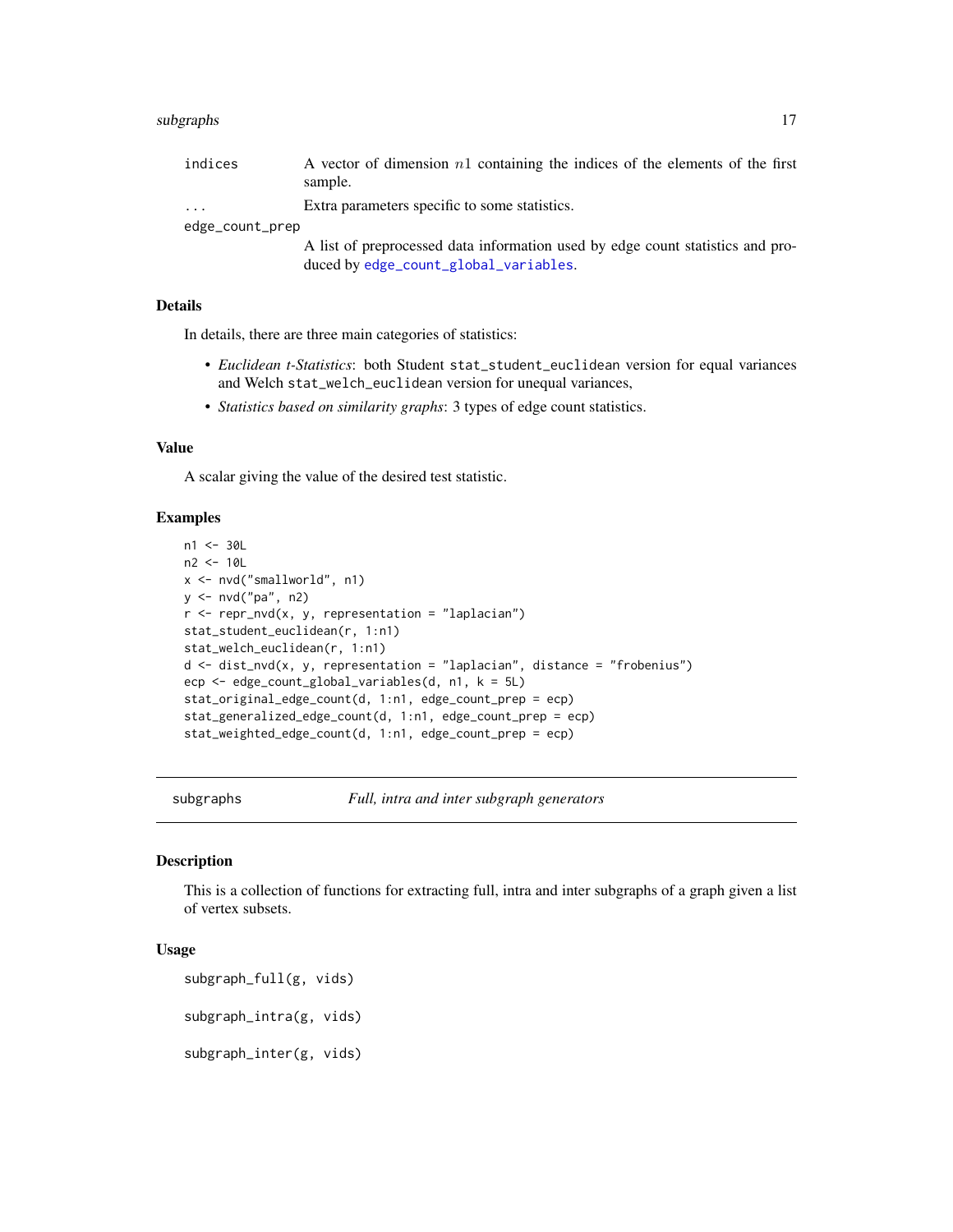#### <span id="page-17-0"></span>**Arguments**

|      | An igraph object.                                     |
|------|-------------------------------------------------------|
| vids | A list of integer vectors identifying vertex subsets. |

#### Value

An [igraph](#page-0-0) object storing a subgraph of type full, intra or inter.

#### Examples

```
g <- igraph::make_ring(10)
g_full <- subgraph_full (g, list(1:3, 4:5, 8:10))
g_{\text{intra}} \leftarrow \text{subgraph}_{\text{intra}}(g, \text{list}(1:3, 4:5, 8:10))g_inter <- subgraph_inter(g, list(1:3, 4:5, 8:10))
```
test2\_global *Global Two-Sample Test for Network-Valued Data*

#### Description

This function carries out an hypothesis test where the null hypothesis is that the two populations of networks share the same underlying probabilistic distribution against the alternative hypothesis that the two populations come from different distributions. The test is performed in a non-parametric fashion using a permutational framework in which several statistics can be used, together with several choices of network matrix representations and distances between networks.

#### Usage

```
test2_global(
 x,
 y,
  representation = "adjacency",
 distance = "frobenius",
  stats = c("flipr:t_ip", "flipr:f_ip"),
 B = 1000L,test = "exact",k = 5L,
  seed = NULL
)
```

| $\mathsf{x}$ | An nyd object listing networks in sample 1.                                                |
|--------------|--------------------------------------------------------------------------------------------|
| V            | An nyd object listing networks in sample 2.                                                |
|              | representation A string specifying the desired type of representation, among: "adjacency", |
|              | "laplacian" and "modularity". Defaults to "adjacency".                                     |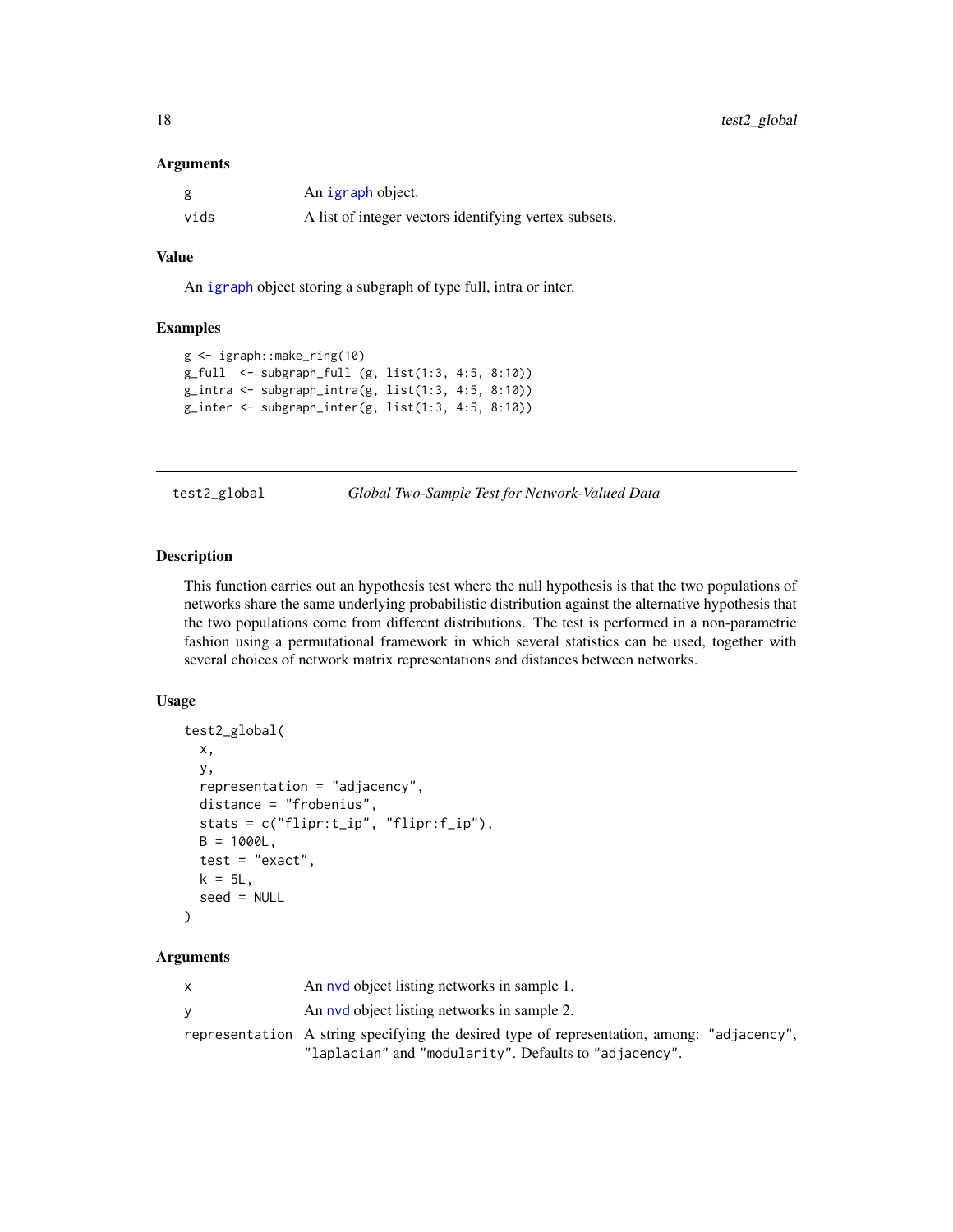<span id="page-18-0"></span>

| distance | A string specifying the chosen distance for calculating the test statistic, among:<br>"hamming", "frobenius", "spectral" and "root-euclidean". Defaults to<br>"frobenius".                                                                                                                                                                                                                                                   |
|----------|------------------------------------------------------------------------------------------------------------------------------------------------------------------------------------------------------------------------------------------------------------------------------------------------------------------------------------------------------------------------------------------------------------------------------|
| stats    | A character vector specifying the chosen test statistic(s), among: "original_edge_count",<br>"generalized_edge_count", "weighted_edge_count", "student_euclidean",<br>"welch_euclidean" or any statistics based on inter-point distances available in<br>the flipr package: "flipr: student_ip", "flipr: fisher_ip", "flipr: bg_ip",<br>"flipr:energy_ip","flipr:cq_ip".Defaults to c("flipr:student_ip","flipr:fisher_ip"). |
| B        | The number of permutation or the tolerance. If this number is lower than 1, it<br>is intended as a tolerance. Otherwise, it is intended as the number of required<br>permutations. Defaults to 1000L.                                                                                                                                                                                                                        |
| test     | A character string specifying the formula to be used to compute the permutation<br>p-value. Choices are "estimate", "upper_bound" and "exact". Defaults to<br>"exact" which provides exact tests.                                                                                                                                                                                                                            |
| k        | An integer specifying the density of the minimum spanning tree used for the<br>edge count statistics. Defaults to 5L.                                                                                                                                                                                                                                                                                                        |
| seed     | An integer for specifying the seed of the random generator for result repro-<br>ducibility. Defaults to NULL.                                                                                                                                                                                                                                                                                                                |
|          |                                                                                                                                                                                                                                                                                                                                                                                                                              |

#### Value

A [list](#page-0-0) with three components: the value of the statistic for the original two samples, the p-value of the resulting permutation test and a numeric vector storing the values of the permuted statistics.

#### Examples

```
n < -10L# Two different models for the two populations
x <- nvd("smallworld", n)
y \le - nvd("pa", n)
t1 <- test2_global(x, y, representation = "modularity")
t1$pvalue
# Same model for the two populations
x <- nvd("smallworld", n)
y <- nvd("smallworld", n)
t2 <- test2_global(x, y, representation = "modularity")
t2$pvalue
```
test2\_local *Local Two-Sample Test for Network-Valued Data*

#### Description

Local Two-Sample Test for Network-Valued Data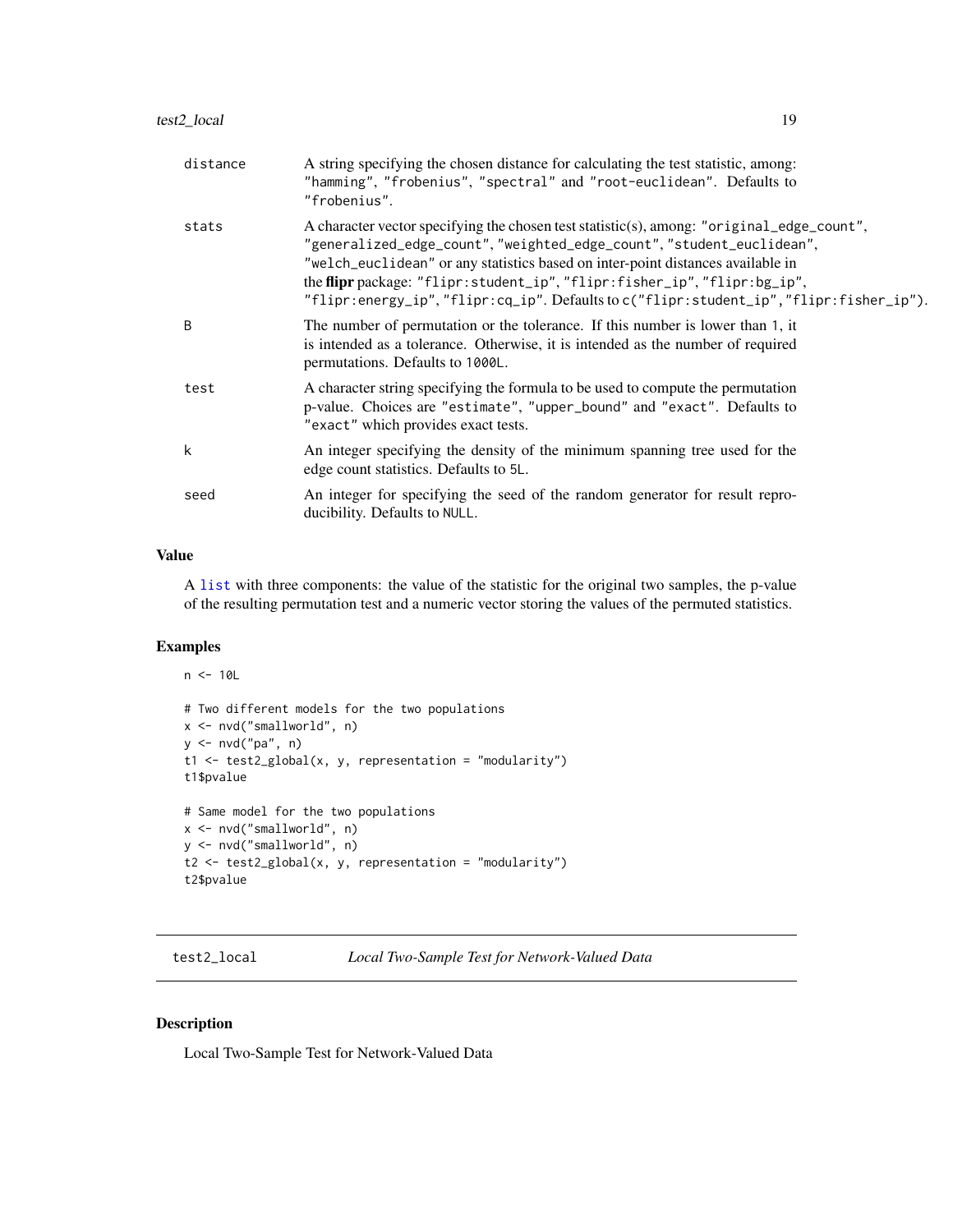### Usage

```
test2_local(
 x,
 y,
 partition,
 representation = "adjacency",
  distance = "frobenius",
  stats = c("flipr:t_ip", "flipr:f_ip"),
 B = 1000L,alpha = 0.05,
 test = "exact",k = 5L,
 seed = NULL,
 verbose = FALSE
\mathcal{L}
```

| X         | An nyd object listing networks in sample 1.                                                                                                                                                                                                                                                                                                                                                                               |
|-----------|---------------------------------------------------------------------------------------------------------------------------------------------------------------------------------------------------------------------------------------------------------------------------------------------------------------------------------------------------------------------------------------------------------------------------|
| У         | An nyd object listing networks in sample 2.                                                                                                                                                                                                                                                                                                                                                                               |
| partition | Either a list or an integer vector specifying vertex memberships into partition<br>elements.                                                                                                                                                                                                                                                                                                                              |
|           | representation A string specifying the desired type of representation, among: "adjacency",<br>"laplacian" and "modularity". Defaults to "adjacency".                                                                                                                                                                                                                                                                      |
| distance  | A string specifying the chosen distance for calculating the test statistic, among:<br>"hamming", "frobenius", "spectral" and "root-euclidean". Defaults to<br>"frobenius".                                                                                                                                                                                                                                                |
| stats     | A character vector specifying the chosen test statistic(s), among: "original_edge_count",<br>"generalized_edge_count", "weighted_edge_count", "student_euclidean",<br>"welch_euclidean" or any statistics based on inter-point distances available in<br>the flipr package: "flipr:student_ip", "flipr:fisher_ip", "flipr:bg_ip",<br>"flipr:energy_ip","flipr:cq_ip".Defaults to c("flipr:student_ip","flipr:fisher_ip"). |
| B         | The number of permutation or the tolerance. If this number is lower than 1, it<br>is intended as a tolerance. Otherwise, it is intended as the number of required<br>permutations. Defaults to 1000L.                                                                                                                                                                                                                     |
| alpha     | Significance level for hypothesis testing. If set to 1, the function outputs prop-<br>erly adjusted p-values. If lower than 1, then only p-values lower than alpha are<br>properly adjusted. Defaults to 0.05.                                                                                                                                                                                                            |
| test      | A character string specifying the formula to be used to compute the permutation<br>p-value. Choices are "estimate", "upper_bound" and "exact". Defaults to<br>"exact" which provides exact tests.                                                                                                                                                                                                                         |
| k         | An integer specifying the density of the minimum spanning tree used for the<br>edge count statistics. Defaults to 5L.                                                                                                                                                                                                                                                                                                     |
| seed      | An integer for specifying the seed of the random generator for result repro-<br>ducibility. Defaults to NULL.                                                                                                                                                                                                                                                                                                             |

<span id="page-19-0"></span>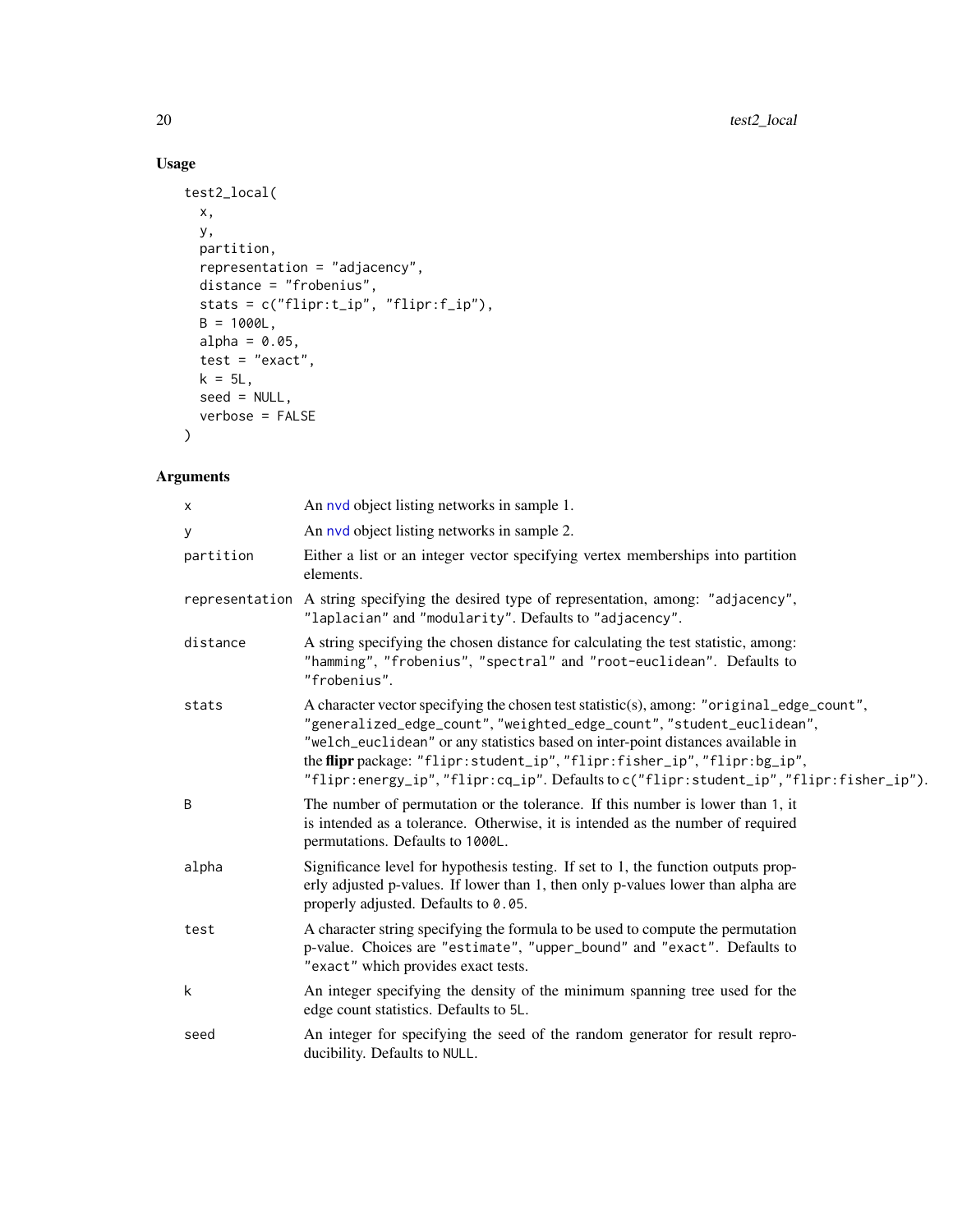#### <span id="page-20-0"></span>var2\_nvd 21

verbose Boolean specifying whether information on intermediate tests should be printed in the process (default: FALSE).

#### Value

A length-2 list reporting the adjusted p-values of each element of the partition for the intra- and inter-tests.

#### Examples

```
n < -10p1 <- matrix(
  data = c(0.1, 0.4, 0.1, 0.4,0.4, 0.4, 0.1, 0.4,
           0.1, 0.1, 0.4, 0.4,
           0.4, 0.4, 0.4, 0.4),
  nrow = 4,
  ncol = 4,
  byrow = TRUE
\mathcal{L}p2 < - matrix(
  data = c(0.1, 0.4, 0.4, 0.4,0.4, 0.4, 0.4, 0.4,
           0.4, 0.4, 0.1, 0.1,
           0.4, 0.4, 0.1, 0.4),
  nrow = 4,
  ncol = 4,
  byrow = TRUE
)
sim <- sample2_sbm(n, 68, p1, c(17, 17, 17, 17), p2, seed = 1234)
m \le - as.integer(c(rep(1, 17), rep(2, 17), rep(3, 17), rep(4, 17)))
test2_local(sim$x, sim$y, m,
            seed = 1234,
            alpha = 0.05,
            B = 100
```
var2\_nvd *Fréchet Variance of Network-Valued Data from Inter-Point Distances*

#### Description

This function computes the Fréchet variance using exclusively inter-point distances. As such, it can accommodate any pair of representation and distance.

#### Usage

```
var2_nvd(x, representation = "adjacency", distance = "frobenius")
```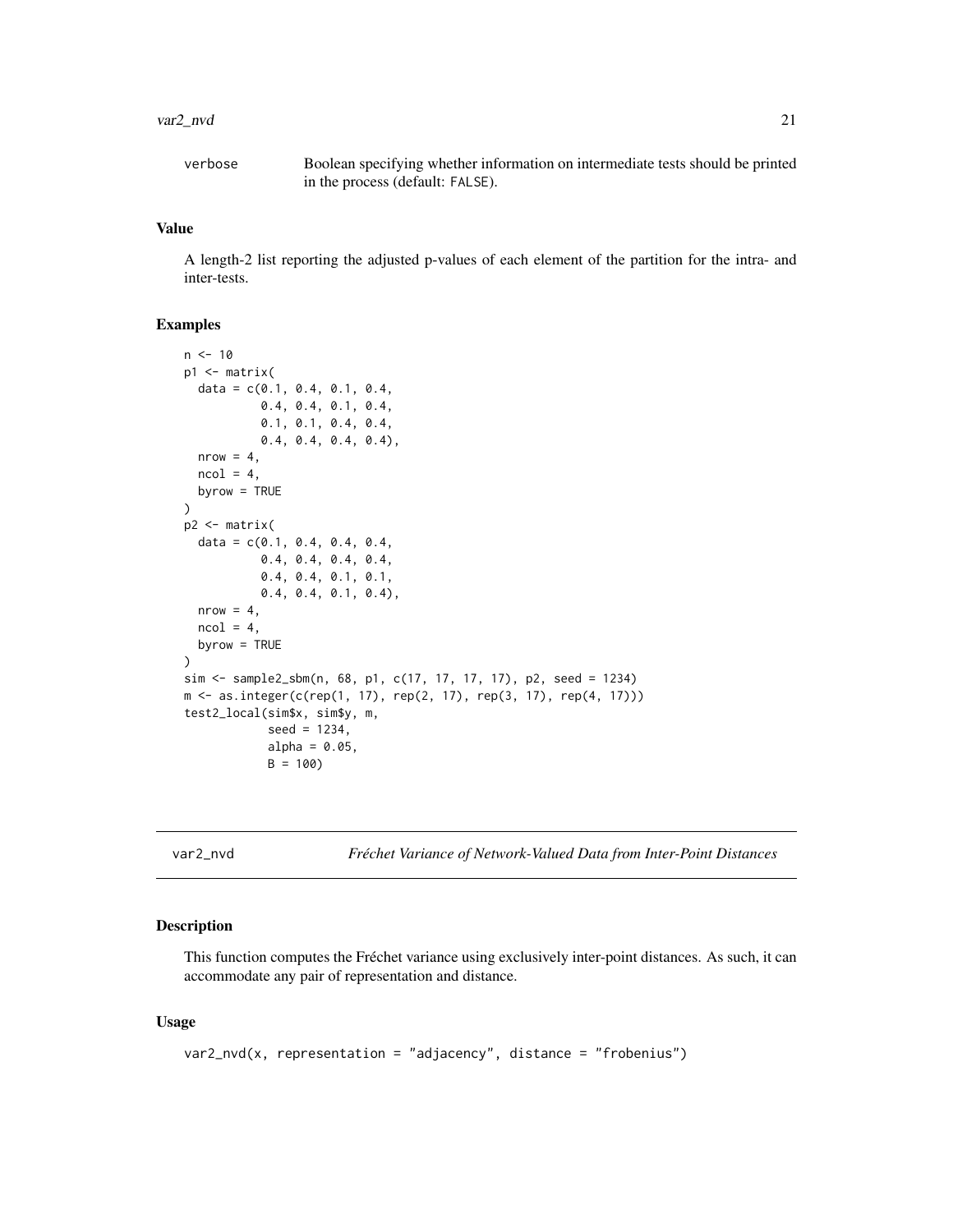#### <span id="page-21-0"></span>Arguments

| x.       | An nyd object listing a sample of networks.                                                                                                             |
|----------|---------------------------------------------------------------------------------------------------------------------------------------------------------|
|          | representation A string specifying the graph representation to be used. Choices are adjacency,<br>laplacian, modularity, graphon. Default is adjacency. |
| distance | A string specifying the distance to be used. Possible choices are: hamming,<br>frobenius, spectral or root-euclidean. Default is frobenius.             |

#### Value

A positive scalar value evaluating the variance based on inter-point distances.

#### Examples

 $d \leq -nv d(n = 10L)$  $var2_nvd(x = d, representation = "graphon", distance = "frobenius")$ 

var\_nvd *Fréchet Variance of Network-Valued Data Around a Given Network*

#### Description

This function computes the Fréchet variance around a specified network from an observed sample of network-valued random variables according to a specified distance. In most cases, the user is willing to compute the sample variance, in which case the Fréchet variance has to be evaluated w.r.t. the sample Fréchet mean. In this case, it is important that the user indicates the same distance as the one (s)he used to separately compute the sample Fréchet mean. This function can also be used as is as the function to be minimized in order to find the Fréchet mean for a given distance.

#### Usage

 $var_nwd(x, x\theta, weights = rep(1, length(x)), distance = "frobenius")$ 

| $\mathsf{x}$ | An nyd object listing a sample of networks.                                                                                                                                                                                                                                                 |
|--------------|---------------------------------------------------------------------------------------------------------------------------------------------------------------------------------------------------------------------------------------------------------------------------------------------|
| x0           | A network already in matrix representation around which to calculate variance<br>(usually the Fréchet mean but not necessarily). Note that the chosen matrix<br>representation is extracted from this parameter.                                                                            |
| weights      | A numeric vector specifying weights for each observation (default: equally<br>weighted).                                                                                                                                                                                                    |
| distance     | A string specifying the distance to be used. Possible choices are: hamming,<br>frobenius, spectral or root-euclidean. Default is frobenius. When the Fréchet<br>mean is used as x0 parameter, the distance should match the one used to compute<br>the mean. This is not currently checked. |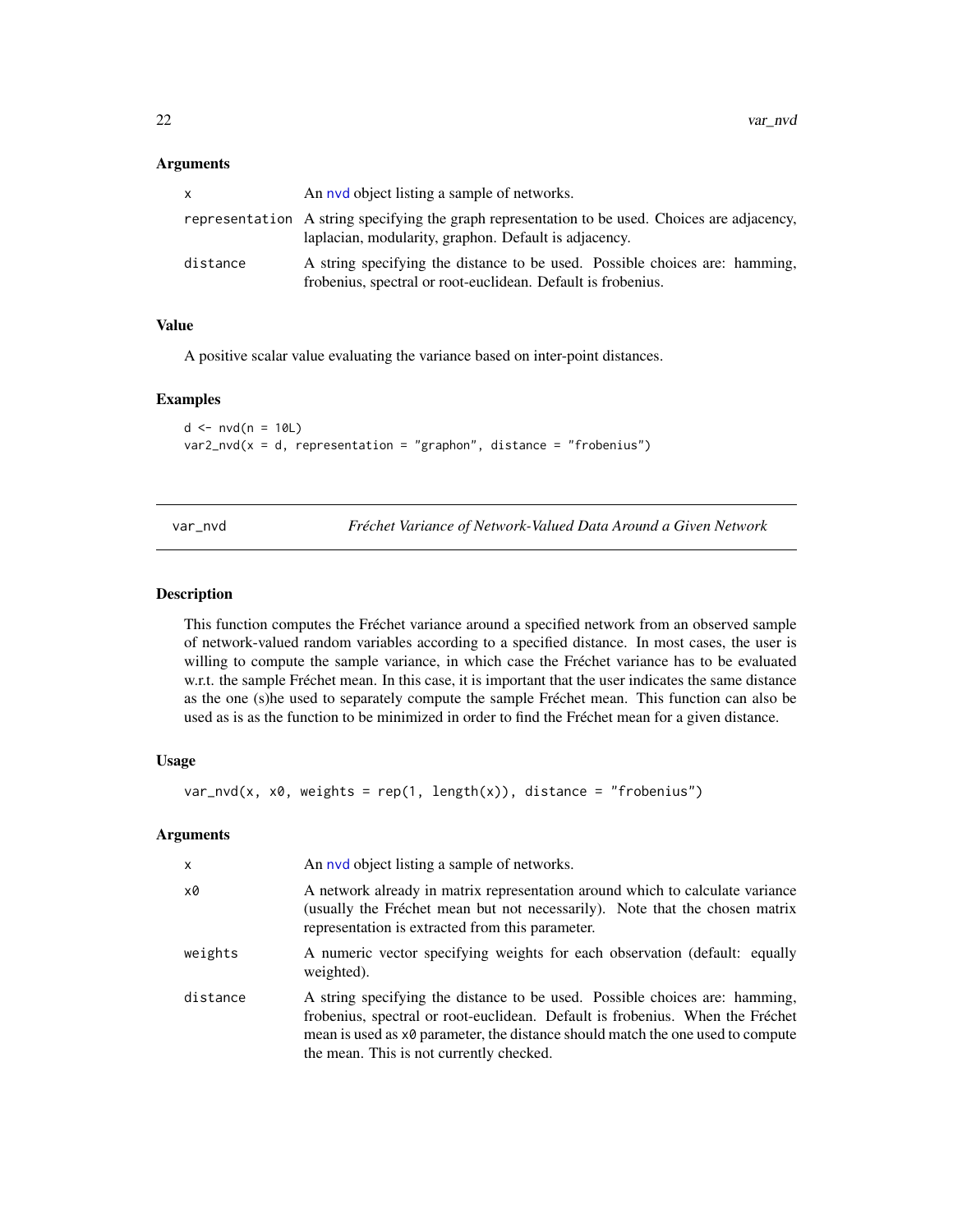var\_nvd 23

#### Value

A positive scalar value evaluating the amount of variability of the sample around the specified network.

## Examples

```
d \leq -n \nu d(n = 10L)m \leftarrow \text{mean}(d)var_nvd(x = d, x0 = m, distance = "frobenius")
```